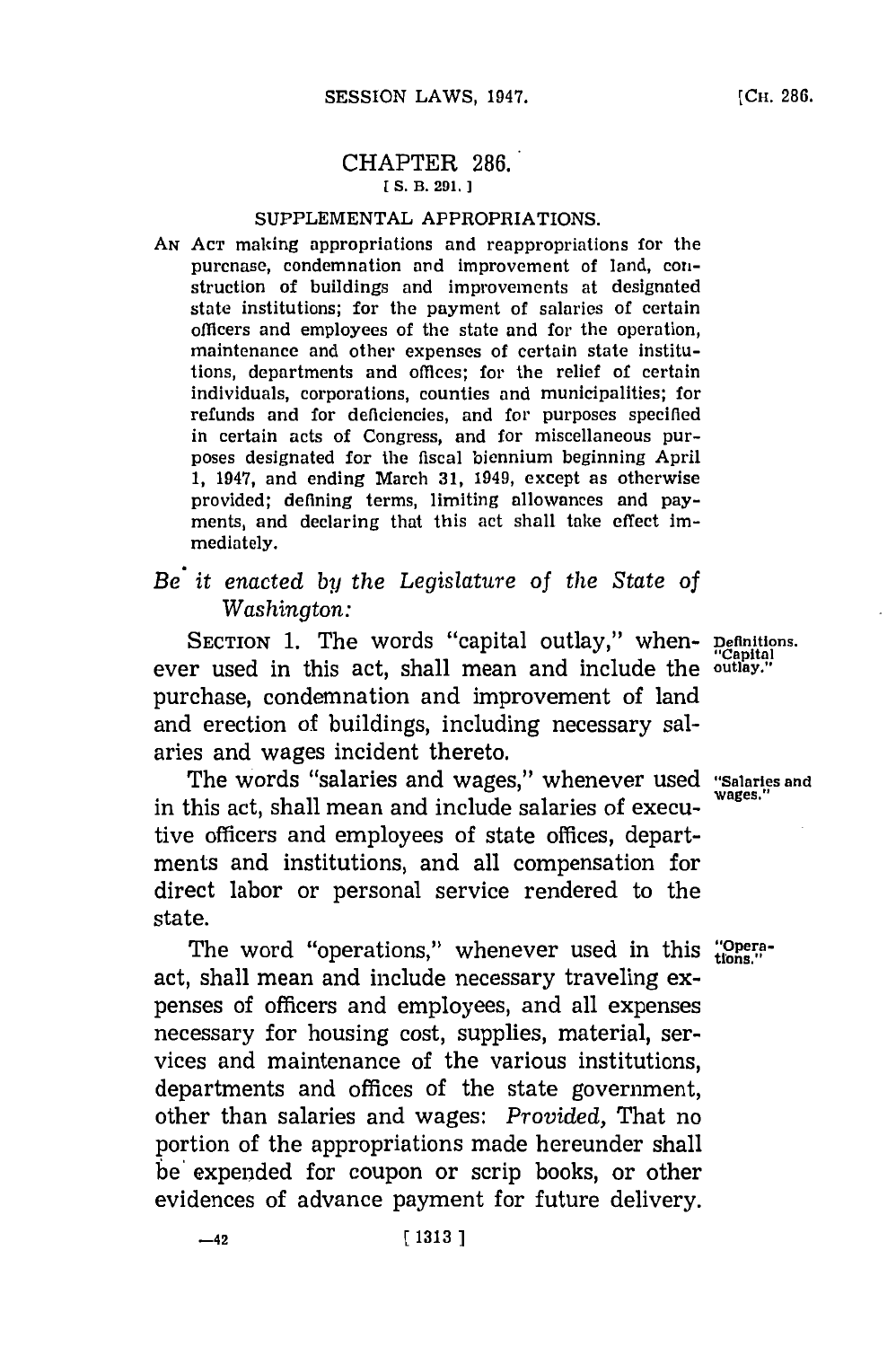**SEC.** 2. The following sums, or so much thereof as shall severally be found necessary, are hereby appropriated out of any of the monies in the several funds in the state treasury hereinafter named for the payment of salaries of certain officers and employees of the state, and for the operation of certain state Appropria- institutions, departments and offices, and for the purchase, condemnation and improvement of land and construction of buildings, and improvements for the various state institutions, and for deficiencies, and for emergencies, and for sundry civil expenses of the state government, and for purposes specified in certain acts of Congress and for miscellaneous purposes hereinbelow designated and mentioned and hereinafter expressed, for the fiscal biennium beginning April **1,** 1947, and ending March **31,** 1949, except as otherwise provided.

#### FROM THE WASHINGTON **STATE DEVELOPMENT FUND.**

| <b>State</b><br>Finance<br>Committee.     | FOR THE STATE FINANCE COMMITTEE:<br>Grants-in-aid to Cities and Towns.<br>(Being the reappropriation of the                                                                                          |                                                             | \$2,395,825.70 |
|-------------------------------------------|------------------------------------------------------------------------------------------------------------------------------------------------------------------------------------------------------|-------------------------------------------------------------|----------------|
| Grants-in-<br>aid to Cities<br>and Towns. | unexpended balance of appro-<br>priation made for like purposes<br>by sub-section (a) of Section<br>5, Chapter 255, Laws of 1945.)                                                                   |                                                             |                |
| Grants-in-<br>aid to<br>Counties.         | Grants-in-aid to Counties<br>(Being the reappropriation of the<br>unexpended balance of appro-<br>priation made for like purposes<br>by sub-section (b) of Section<br>5. Chapter 255, Laws of 1945.) |                                                             | \$4,907,619.05 |
| Grants-in-<br>aid.                        | Grants-in-aid:<br>To the Port of Everett $\,\dots\ldots$ .<br>To Snohomish County<br>To Yakima County<br>To the following Cities and<br>Towns:                                                       | $.$ \$46,915.00<br>64,680.00<br>220,000.00                  |                |
|                                           | Darrington<br>College Place<br>Gig Harbor<br>Harrah<br>Westport                                                                                                                                      | 4,589.52<br>10,579.98<br>4,000.00<br>2,371.37<br>150,000.00 |                |
|                                           | (Being the reappropria-<br>tion of the unexpended                                                                                                                                                    |                                                             | \$503,135.87   |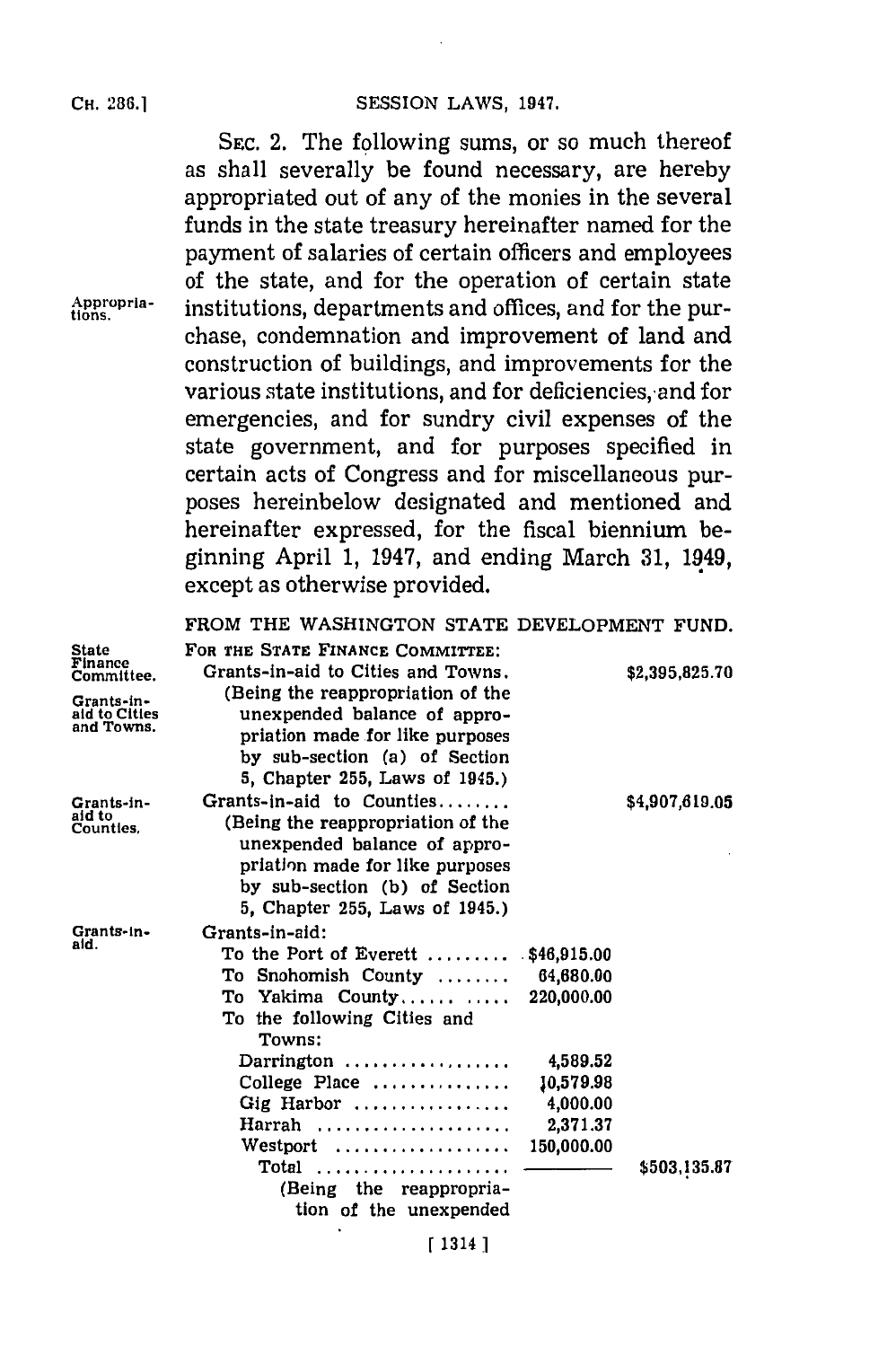balance of allotments made for like purposes from the appropriation **by** Section 12, Chapter **255,** Laws of 1945.)

#### FROM THE **GENERAL FUND.**

**FOR THE STATE CAPITOL COMMITTEE:** Preparation of Preliminary Mural Sketches ..................... Improvem/ents and Renovation to Capitol Group **...............** (Being the reappropriation of the unexpended balance of allotmentr made for like purposes **by** the: Washington State Development Board from the appropriation **by** Chapter **255,** Laws of 1945: *Provided,* That no expenditure under authority of this act, together with the amount expended under the appropriation **by** Chapter **255,** Laws of 1945, ,hall exceed the original allotment made **by** the Washington State Development Board for said purposes.) **FOR THE STATE PARKS COMMITTEE:** State Parks and Parkway Fund..

(Being the reappropriation of the unexpended balance of allotment made for like purposes **by** the Washington State Development Board from the appropriation **by** Chapter **255,** Laws of 1945: *Provided,* That no expenditure under authority of this act, together with the amount expended under the appropriation **by** Chapter **255,** Laws of 1945, shall exceed the original allotment made **by** the Washington State Development Board for said purtrases.)

FOR THE DEPARTMENT OF GAME:

Capital Outlays and Major Repairs (Being the reappropriation of the unexpended balance of allot\$18,849.61 Mural<br>sketches. \$97,132.02 **Improve-**

 $$390,000.00$ 

**State Parks State parks and parkway fund.**

**Department** \$971.235.67 of Gam outlays **sand** major **repairs.**

State Capitol<br>Committee.

renovation.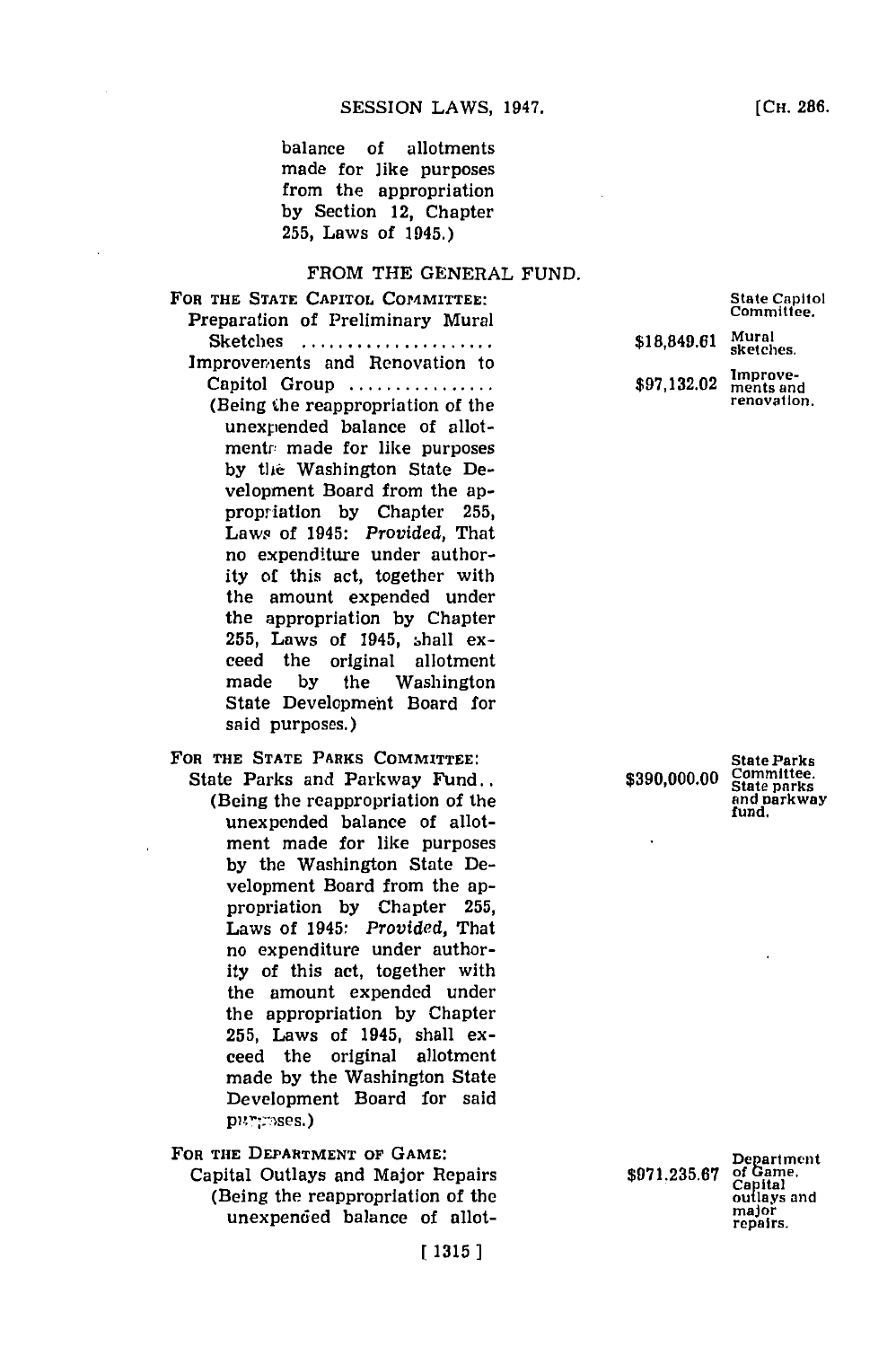ment made for like purposes **by** the Washington State Development Board from the appropriation **by** Chapter **255,** Laws of 1945: *Provided,* That no expenditure under authority of this act, together with the amount expended under the appropriation **by** Chapter **255,** Laws of 1945, shall exceed the original allotment made **by** the Washington State Development Board for said purposes.)

Wild life **Wild Life Construction** *.........* \$80,179.89<br> **80,179.89** (Being the reappropriation of the unexpended balance of allotment made for like purposes **by** the Washington State Development Board from the appropriation **by** Chapter **255,** Laws of 1945: *Provided,* That no expenditure under authority of this act, together with the amount expended under the appropriation **by** Chapter **255,** Laws of 1945, shall exceed the original allotment made **by** the Washington State Development Board for said purposes: *And provided further,* That all reimbursements made **by** the Federal Government for expenditures made under the original grant and this appropriation shall **be** deposited in the General Fund in the State Treasury.)

quarters and<br>vehicle safety

State Patrol. FOR **THE** WASHINGTON **STATE** PATROL: Patrol head- Patrol Headquarters and Vehicle

vehicle safety Safety Inspection:<br>
vehicle safety Safety Inspection:<br>
Testing lanes at Spokane, Se-<br>
Testing lanes at Spokane, Se-<br>
attle and Tacoma............<br>
Seattle and (Being the reappropriation of the

Testing lanes attle and Tacoma **........... \$836,000.00**<br>
at Spokane,<br>
Seatle and (Being the reappropriation of the<br>
Tacoma. unexpended balance of allotment made for like purposes **by** the Washington State Development board from the appropriation **by** Chapter **255,** Laws of 1945: *Provided,* That no expenditure under author-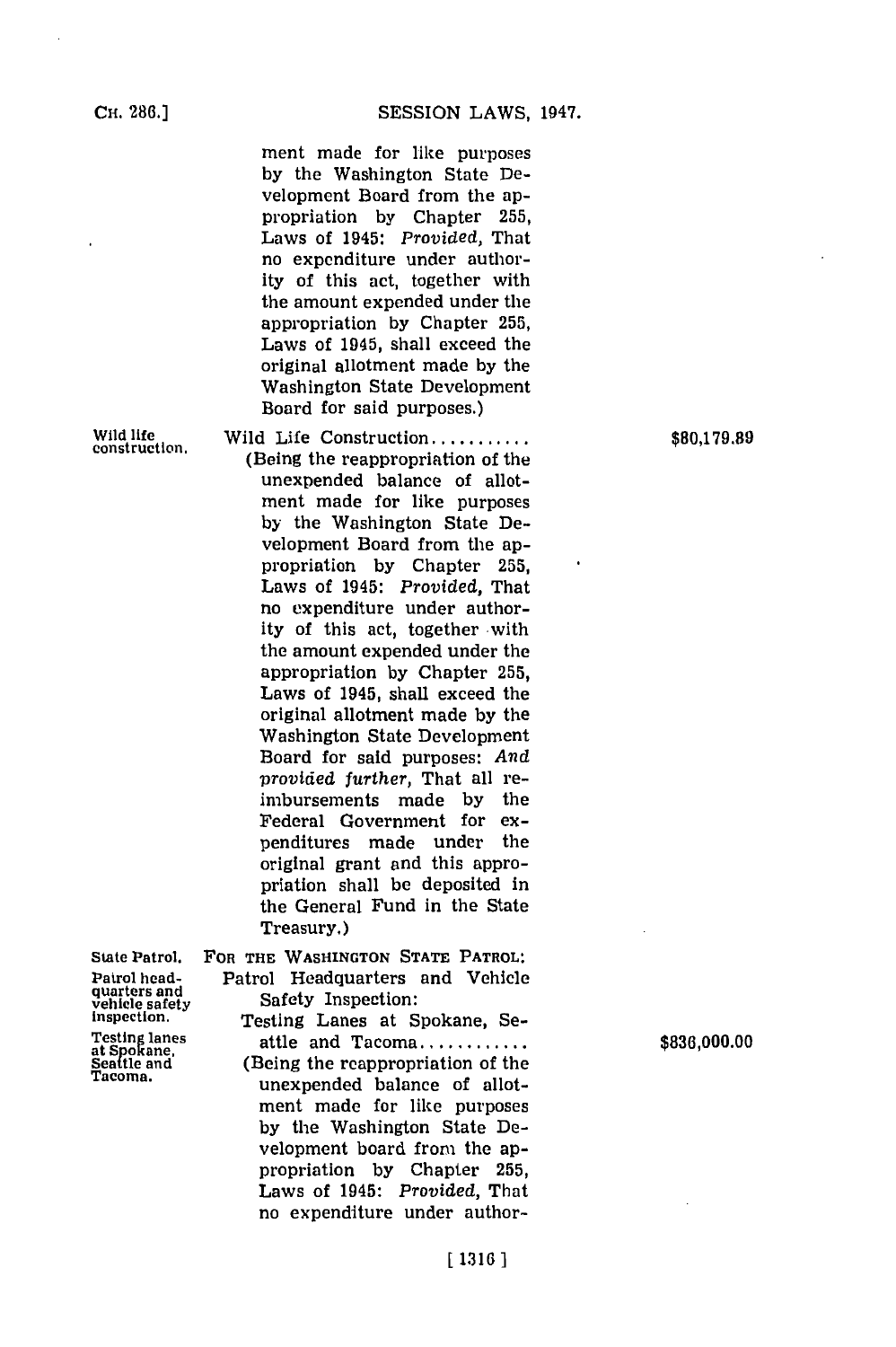*ity* of this act, together with the amount expended under the appropriation **by** Chapter **255,** Laws of 1945, shall exceed the original allotment made **by** the Washington State Development Board for said purposes.)

FOR THE UNIVERSITY OF WASHINGTON: Permanent Classroom and Admin-

- istration **Facilities...........** 4(Being the reappropriation of the unexpended balance of allotment made for like purposes **by** the Washington State Development Board from the appropriation **by** Chapter **255,** Laws of 1945: *Provided,* That no expenditure under authority of this act, together with the amount expended under the appropriation **by** Chapter **255,** Laws of 1945, shall exceed the original allotment made **by** the Washington State Development Board for said purposes.)
- FOR **THE STATE COLLEGE OF WASHING-TON:**

| Technology Building $\ldots \ldots \ldots$ \$1,704,979.00     |  | Technology<br>building.    |
|---------------------------------------------------------------|--|----------------------------|
| Classroom Building $\ldots \ldots \ldots \ldots 1,431,701.50$ |  | Classroom<br>building.     |
| Water Supply System $264,343.00$                              |  | Water suppl                |
| Housing and Dining Hall Facilities 577,459.88                 |  | system.<br>Housing and     |
|                                                               |  | dining hall<br>facilities. |
| (Being the reappropriation of the                             |  |                            |
| unexpended balance of allot-                                  |  |                            |

unexpend ments made for like purposes **by** the Washington State Development Board from the appropriation **by** Chapter **255,** Laws of 1945: *Provided,* That no expenditure under authority of this act, together with the amount expended under the appropriation **by** Chapter **255,** Laws of 1945, shall exceed the 'original allotment made **by** the Washington State Development Board for said purposes.)

University of Washington.

**\$4,886,332.95** Permanent

classroom and administration facilities.

Washington State College.

Technology building. Classroom building. Water supply system.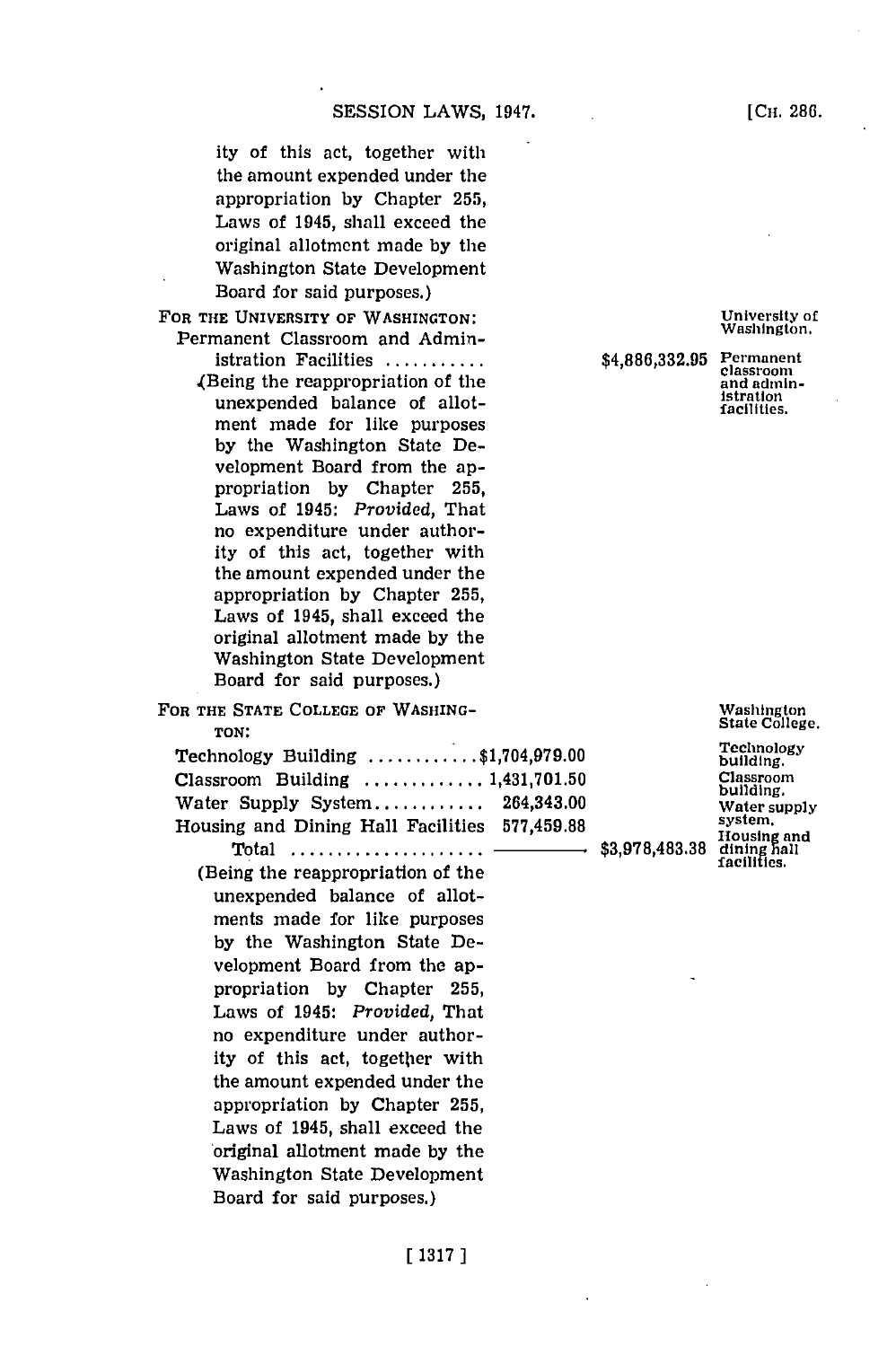#### **CH. 286.1**

# Central Washington College of Education.

**H** eating lant, science<br>wilding dls'tributlon system and  $\overline{\text{none}}$ 

Housing an<mark>d</mark><br>dining hall<br>facilities.

Eastern Washington College of Education.

Housing,<br>dining<br>facilities,<br>infirmary<br>and field<br>house.

 $\ddot{\phantom{a}}$ 

 $\overline{\phantom{a}}$ 

Western Washington **College of** Education,

Heating plant.

 $\overline{\phantom{a}}$ 

 $\cdot$ 

Science facilities and equipment.

Housing<br>and dining<br>facilities.

| FOR THE CENTRAL WASHINGTON<br><b>COLLEGE OF EDUCATION:</b><br>Heating Plant, Science Building,<br>Distribution System and Presi-                                                                                                                                                                                                                                                                                                                                                                                                                          |                |
|-----------------------------------------------------------------------------------------------------------------------------------------------------------------------------------------------------------------------------------------------------------------------------------------------------------------------------------------------------------------------------------------------------------------------------------------------------------------------------------------------------------------------------------------------------------|----------------|
| dent's Home \$1,407,935.97<br>Housing and Dining Hall Facilities 189,064.56<br>Total $\ldots$<br>-                                                                                                                                                                                                                                                                                                                                                                                                                                                        | \$1,597,000.53 |
| (Being the reappropriation of the<br>unexpended balance of allot-<br>ments made for like purposes<br>by the Washington State De-<br>velopment Board from the ap-<br>propriation by Chapter 255,<br>Laws of 1945: Provided, That                                                                                                                                                                                                                                                                                                                           |                |
| no expenditure under author-<br>ity of this act, together with<br>the amount expended under the<br>appropriation by Chapter 255,<br>Laws of 1945, shall exceed the<br>original allotment made by the<br>Washington State Development<br>Board for said purposes.)                                                                                                                                                                                                                                                                                         |                |
| FOR THE EASTERN WASHINGTON<br>COLLEGE OF EDUCATION:<br>Housing, Dining Facilities, Infirm-                                                                                                                                                                                                                                                                                                                                                                                                                                                                |                |
| ary and Field House<br>(Being the reappropriation of the<br>unexpended balance of allot-<br>ments made for like purposes<br>by the Washington State De-<br>velopment Board from the ap-<br>propriation by Chapter 255,<br>Laws of 1945: Provided, That<br>no expenditure under author-<br>ity of this act, together with<br>the amount expended under the<br>appropriation by Chapter 255,<br>Laws of 1945, shall exceed the<br>original allotment made by the<br>Washington State Development<br>Board for said purposes.)<br>FOR THE WESTERN WASHINGTON | \$440,962.96   |
| <b>COLLEGE OF EDUCATION:</b><br>Heating Plant \$184,145.10                                                                                                                                                                                                                                                                                                                                                                                                                                                                                                |                |
| Science Facilities and Equipment.<br>60,400.26<br>Housing and Dining Facilities<br>213,041.42<br>Total  -<br>(Being the reappropriation of the<br>unexpended balance of allot-<br>ments made for like purposes                                                                                                                                                                                                                                                                                                                                            | \$457,586.78   |

#### [1318]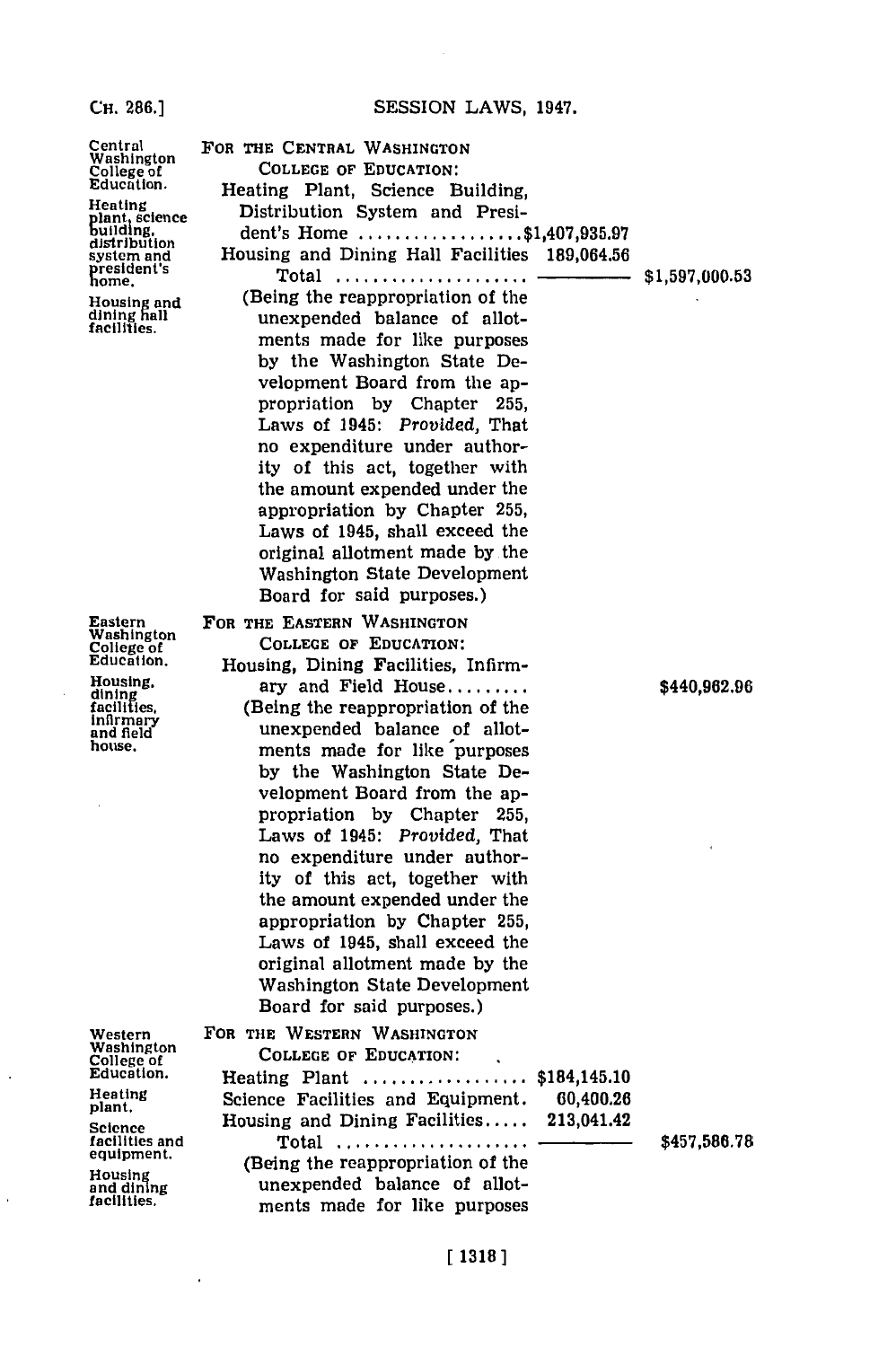**by** the Washington State Development Board from the appropriation **by** Chapter **255,** Laws of 1945: *Provided,* That no expenditure under authority of this act, together with the amount expended under the appropriation **by** Chapter **255,** Laws of 1945, shall exceed the original allotment made **by** the Washington State Development Board for said purposes.)

FOR THE **EASTERN WASHINGTON STATE** HISTORICAL **SOCIETY:**

> Reroofing Museum Building.... (Being the reappropriation of the unexpended balance of allotment made for like purposes **by** the Washington State Development Board from the appropriation **by** Chapter **255,** Laws of 1945: *Provided,* That no expenditure under authority of this act, together with the amount expended under the appropriation **by** Chapter **255,** Laws of 1945, shall exceed the original allotment made **by** the Washington State Development Board for said purposes.)

- FOR THE COMMISSIONER OF PUBLIC **LANDS:**
	- Plotting State-owned Lands into Home Sites for Veterans of World
		- War **11 ......................** (Being the reappropriation of the unexpended balance of allotment made **by** the State Finance Committee for like purposes from the appropriation for War Emergency purposes **by** Chapter **269,** Laws of 1945.)
- FOR THE **STATE** CAPITOL COMMITTEE:
	- Major Repairs and Betterments to **Old** Capitol Building **..........** (Being the reappropriation of the unexpended balance of appropriation made for like purposes **by** Chapter **223,** Laws of 1945.)

Eastern Washington State Histori-<br>cal Society. **\$,0.0cal** Society. \$,0.0Reroofing museum museum<sup>-</sup><br>building.

> Commissioner of Public Lands.

Plotting state-owned<br>lands into **\$99,000.00** land: into home sites for veterans of World War **11,**

State Capitol Committee.

 $$20,000.00$   $Major$ <br>repairs and betterments to old capitol building.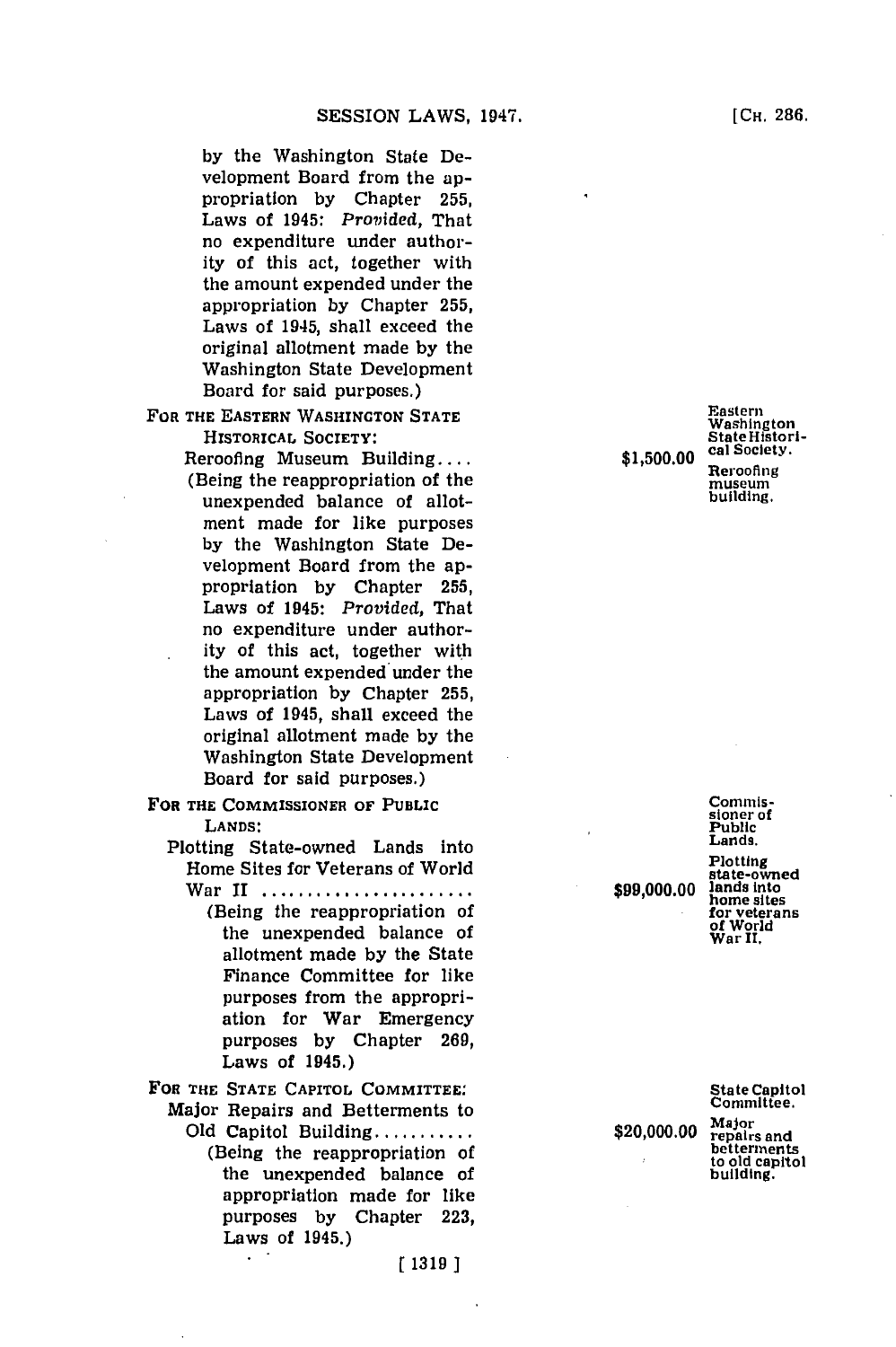#### Сн. 286.]

SESSION LAWS, 1947.

| Tuberculosis<br>Hospital<br>Building<br>Commission.<br>State aid.                                                                        | FOR THE TUBERCULOSIS HOSPITAL<br><b>BUILDING COMMISSION:</b><br>State Aid for Tuberculosis Hospital<br>(Being the reappropriation of<br>the unexpended balance of<br>appropriation made for like<br>purposes by Chapter 220,<br>Laws of 1945; expenditures<br>herefrom to be subject to the<br>provisions of Chapter 220,<br>Laws of 1945.) |                           | \$2,933,330.42 |
|------------------------------------------------------------------------------------------------------------------------------------------|---------------------------------------------------------------------------------------------------------------------------------------------------------------------------------------------------------------------------------------------------------------------------------------------------------------------------------------------|---------------------------|----------------|
| Military<br>Department.<br>Capital out-<br>lays, major<br>repairs and<br>betterments.                                                    | FOR THE MILITARY DEPARTMENT:<br>Capital Outlays,<br>Major<br>Repairs<br>and Betterments<br>(Being the reappropriation of<br>the unexpended balance of<br>appropriation made for like<br>purposes by Chapter<br>268.<br>Laws of 1945.)                                                                                                       |                           | \$64,930.95    |
| Department<br>of Fisheries.<br>Capital<br>outlays and<br>major<br>repairs.<br>Capital out-<br>lays, major<br>repairs and<br>betterments. | FOR THE DEPARTMENT OF FISHERIES:<br>Capital Outlays and Major Repairs<br>Capital Outlays, Major Repairs and<br>Betterments<br>Total<br>(Being the reappropriation of<br>the unexpended balance of<br>appropriations made for like<br>purposes by Chapters 268 and<br>270, Laws of 1945.)                                                    | \$95,750.00<br>462,100.00 | \$557,850.00   |
| Department<br>of Game.<br>Capital<br>outlays and<br>major<br>repairs.<br>Capital out-<br>lays, major<br>repairs and<br>betterments.      | FROM THE GAME FUND.<br>FOR THE DEPARTMENT OF GAME:<br>Capital Outlays and Major Repairs<br>Capital Outlays, Major Repairs and<br>$Betterments$<br>$Total$<br>(Being the reappropriation of<br>the unexpended balance of<br>appropriations made for like<br>purposes by Chapters 268 and<br>270. Laws of 1945.)                              | \$8,500.00<br>68,000.00   | \$76,500.00    |
| Department<br>of Public<br>Institutions,<br><b>State School</b><br>for the Deaf.<br>Capital out~                                         | FROM THE GENERAL FUND.<br>FOR THE DEPARTMENT OF PUBLIC<br>INSTITUTIONS:<br>State School for the Deaf:<br>Capital Outlays, Major Repairs                                                                                                                                                                                                     |                           |                |

Capital out-<br>lays, major<br>repairs and<br>betterments.

## $[1320]$

and Betterments ............

\$10,843.98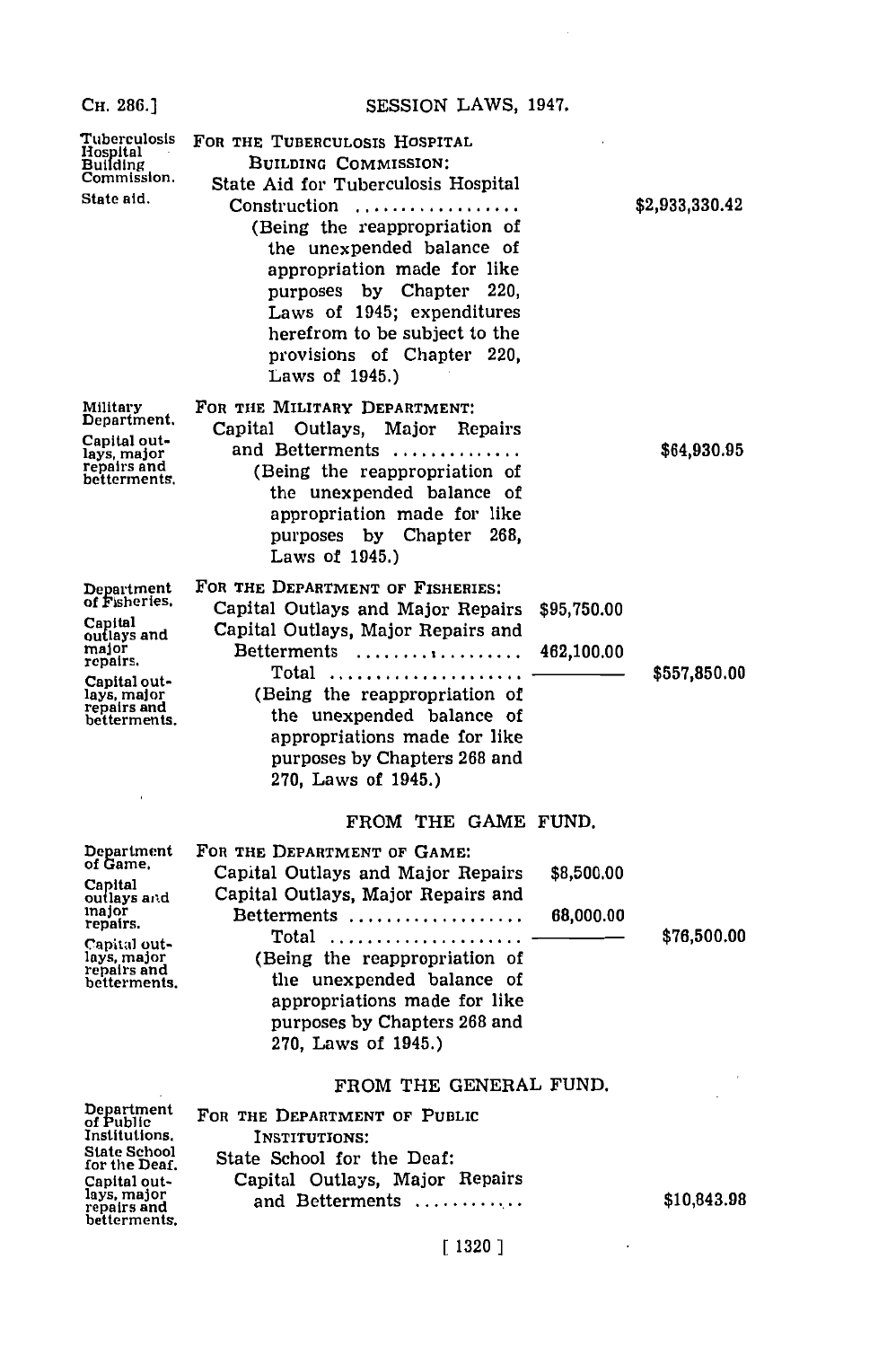Eastern State Custodial School: Capital Outlays, Major Repairs and Betterments **............** Eastern State Hospital: Capital Outlays, Major Repairs and Betterments ............. State School for Girls: Capital Outlays, Major Repairs and Betterments **............** Northern State Hospital: Capital Ouilays, Major Repairs and Betterments **............** Construct Water and Sewer Sys**tems......... ............** Washington State Penitentiary: Capital Outlays, Major Repairs and **Betterments............** Washington State Reformatory: Capital Outlays, Major Repairs and Betterments **............** State Soldiers' Home and Colony: Capital Outlays, Major Repairs and Betterments **........... \*** Western State Custodial School: Capital Outlays, Major Repairs and Betterments **............** Western State Hospital: Capital Outlays, Major Repairs and **Betterments............** Electrical Wiring, Ventilation and Painting of Buildings **......** (Being the reappropriation of the unexpended balance of appropriations made for like purposes **by** Chapters **213** and **268,** Laws of 1945.) Western State Hospital: Construction of Cadet Nurses' **Home.....................** (Being the reappropriation of the unexpended balance of allotment made **by** the State Finance Committee for like purposes from the appropriation for War Emergency Purposes **by**

**\$68,908.93 \$162,654.51 \$28,994.98 \$293,107.94 \$8,546.79** \$21,349.34 **\$469,301.59** Eastern State<br>Custodial School. Eastern State Hospital. State School<br>for Girls. Northern State Hospital. Washington State Penitentiary. Washington State Reformatory. State Soldiers' Home and **\$115,002.60** Colony. **\$1,095,308.36 \$559,227.02** Western State Custo-<br>dial School. Western State Hospital. \$2,254.23

Western<br>State \$13,462.50 Hospital. of cadet nurses' home.

[Cii. **286.**

Chapter **269,** Laws of

1945.)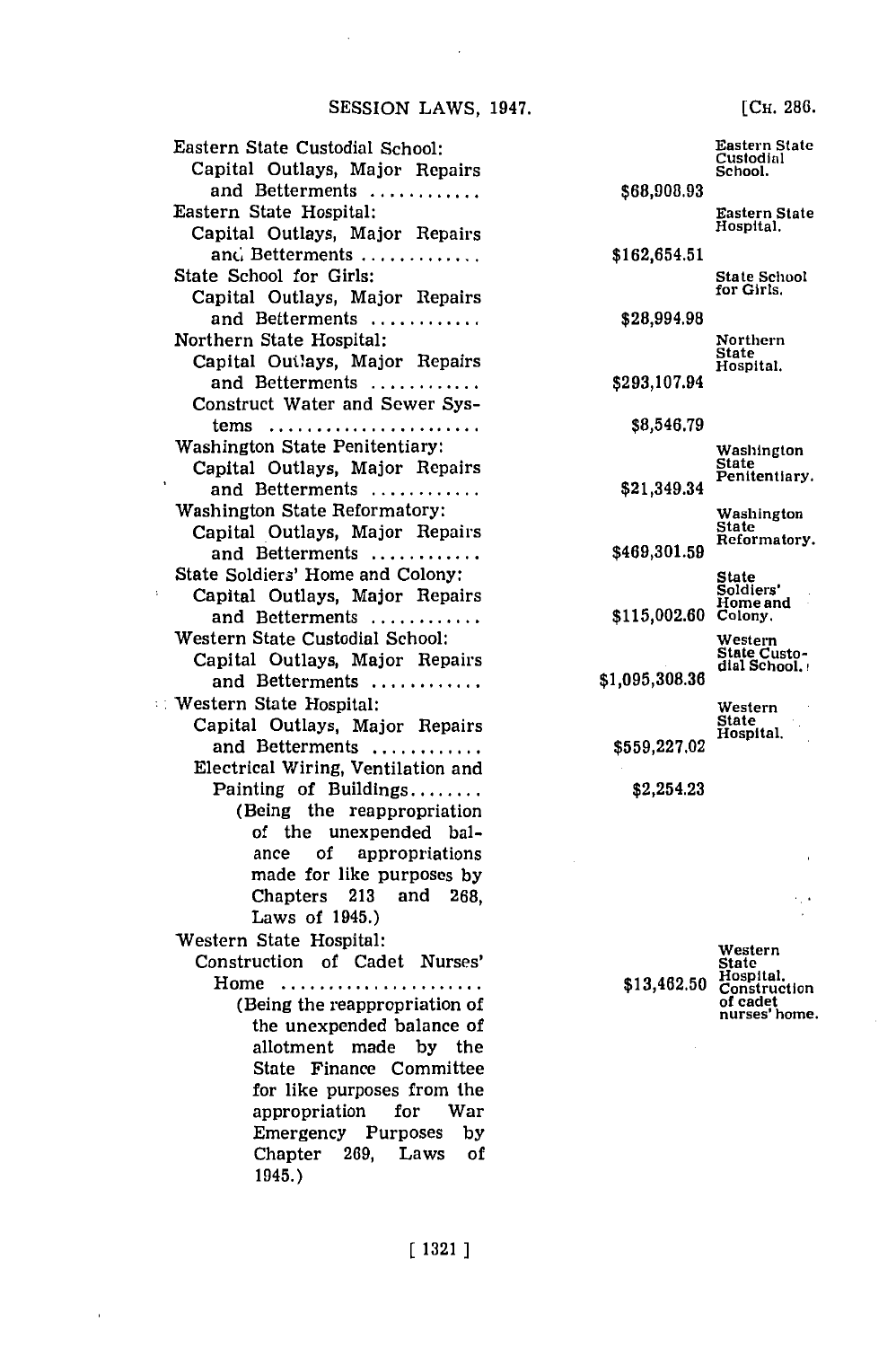**CH. 286.]**

## FROM THE **CONTINGENT** RECEIPTS **FUND.**

| Western<br>State<br>Hospital.<br>Construction<br>and equip-<br>ment of<br>cadet nurse <b>s'</b><br>home. | Western State Hospital:<br>Construction and Equipment of<br>Cadet Nurses' Home<br>(Being the reappropriation<br>of allotment, approved by<br>the Governor, for like pur-<br>poses from the appropria-<br>tion by Chapter 243, Laws<br>of $1945.$ )                              | \$15,422.67    |
|----------------------------------------------------------------------------------------------------------|---------------------------------------------------------------------------------------------------------------------------------------------------------------------------------------------------------------------------------------------------------------------------------|----------------|
|                                                                                                          | FROM THE<br>UNIVERSITY OF WASHINGTON<br>BUILDING FUND.                                                                                                                                                                                                                          |                |
| University of<br>Washington.<br>Construction<br>of new<br>buildings, re-<br>modeling and<br>equipment.   | FOR THE UNIVERSITY OF WASHINGTON:<br>Construction of New Buildings, Re-<br>modeling and Equipment<br>FROM THE UNIVERSITY OF WASHINGTON MEDICAL                                                                                                                                  | \$782,000.00   |
| Construction<br>and equip-<br>ping medical<br>and dental<br>buildings.                                   | AND DENTAL BUILDING AND EQUIPMENT FUND.<br>Construction and Equipping Medi-<br>ical and Dental Buildings<br>FROM THE GENERAL FUND.                                                                                                                                              | \$3,250,000.00 |
| Engineering,<br>surveys and<br>architect's<br>plans for the<br>construction<br>of a music<br>building.   | Engineering, Surveys and Archi-<br>tect's Plans for the Construction<br>of a Music Building<br>(Being the reappropriation of<br>the unexpended balance of<br>appropriations made for like<br>purposes by Chapters 15, 268,<br>269 and 270, Laws of 1945.)                       | \$6,000.00     |
| <b>State</b><br>College of<br>Washington.<br>Capital out-<br>lays, major<br>repairs and<br>betterments.  | FOR THE STATE COLLEGE OF WASH-<br>INGTON:<br>Outlays,<br>Major<br>Repairs<br>Capital<br>and Betterments<br>(Being the reappropriation of<br>the unexpended balance of<br>appropriation made for like<br>purposes by Chapter 268,<br>Laws of $1945.)$                            | \$152,500.00   |
| Governor.                                                                                                | FOR THE GOVERNOR:<br>Salaries, Wages and Operations<br>\$23,370.00<br>Investigation and Emergency Pur-<br>be<br>distributed on<br>poses,<br>to<br>vouchers approved by the Gov-<br>4,000.00<br>ernor<br>Auditing Records of the<br><b>State</b><br>Auditor<br>2,500.00<br>Total | \$29,870.00    |

## **[ 1322 ]**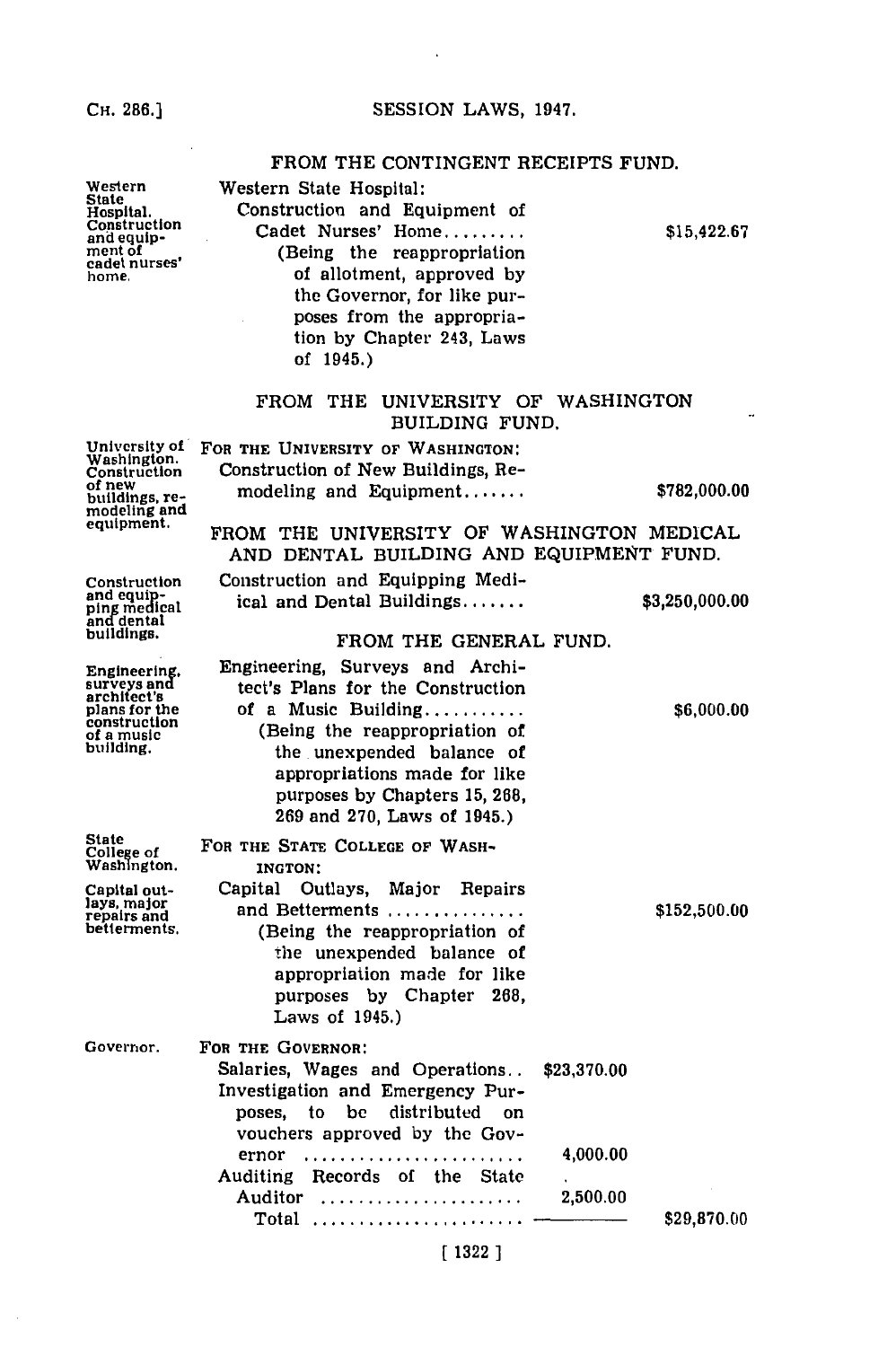**[CH. 286.**

| FOR THE GOVERNOR'S MANSION:<br>Maintenance, to be distributed on<br>vouchers approved by the Gover-<br>nor                                      |                         | \$6,000.00                | Governor's<br>Mansion.                           |
|-------------------------------------------------------------------------------------------------------------------------------------------------|-------------------------|---------------------------|--------------------------------------------------|
| FOR THE STATE TREASURER:<br>Salaries and Wages<br>Operations<br>Total                                                                           | \$12,600.00<br>5,000.00 | \$17,600.00               | State<br>Treasurer.                              |
|                                                                                                                                                 |                         |                           |                                                  |
| FROM THE MOTOR VEHICLE FUND.<br>Salaries and Wages \$12,000.00<br>Operations<br>$\texttt{Total}$                                                | 3,000.00                | \$15,000.00               |                                                  |
| FROM THE GENERAL FUND.                                                                                                                          |                         |                           |                                                  |
| FOR THE STATE AUDITOR:<br>Operations                                                                                                            |                         | \$2,000.00                | State<br>Auditor.                                |
| Departmental Audits:<br>Operations                                                                                                              |                         | \$2,500.00                |                                                  |
| FROM THE CURRENT SCHOOL FUND.                                                                                                                   |                         |                           |                                                  |
| FOR THE SUPERINTENDENT OF PUBLIC<br>INSTRUCTION:<br>Salaries and Wages \$110,000.00<br>Operations  10,000.00                                    |                         |                           | Superinten-<br>dent of<br>Public<br>Instruction. |
| Total                                                                                                                                           |                         | \$120,000.00              |                                                  |
| FROM THE GENERAL FUND.                                                                                                                          |                         |                           |                                                  |
| FOR THE INSURANCE COMMISSIONER:<br>Printing Insurance Laws and forms<br>required under Chapter 79, Laws<br>of 1947                              |                         |                           | Insurance<br>Commis-<br>sioner.                  |
| FOR THE SUPREME COURT:<br>Salaries and Wages                                                                                                    |                         | \$15,000.00<br>\$1,100.00 | Supreme<br>Court.                                |
| FOR THE STATE LIBRARY COMMISSION:<br>For allocation to public libraries,<br>in accordance with the provisions<br>of Chapter 232, Laws of $1945$ |                         | \$100,000.00              | State Library<br>Commission.                     |
| FOR THE STATE BOARD OF EDUCATION:<br>General Office:<br>To carry out the provisions of                                                          |                         |                           | <b>State Board</b><br>of Education.              |
| Substitute House Bill No. 143:<br>Salaries and Wages<br>Operations<br>Total                                                                     | \$15,000.00<br>5,000.00 | \$20,000.00               |                                                  |
| FOR THE SECRETARY OF STATE:<br>Salaries and Wages<br>Operations                                                                                 | \$8,050.00<br>850.00    |                           | Secretary<br>of State.                           |
| Total<br>[1323]                                                                                                                                 |                         | \$8,900.00                |                                                  |
|                                                                                                                                                 |                         |                           |                                                  |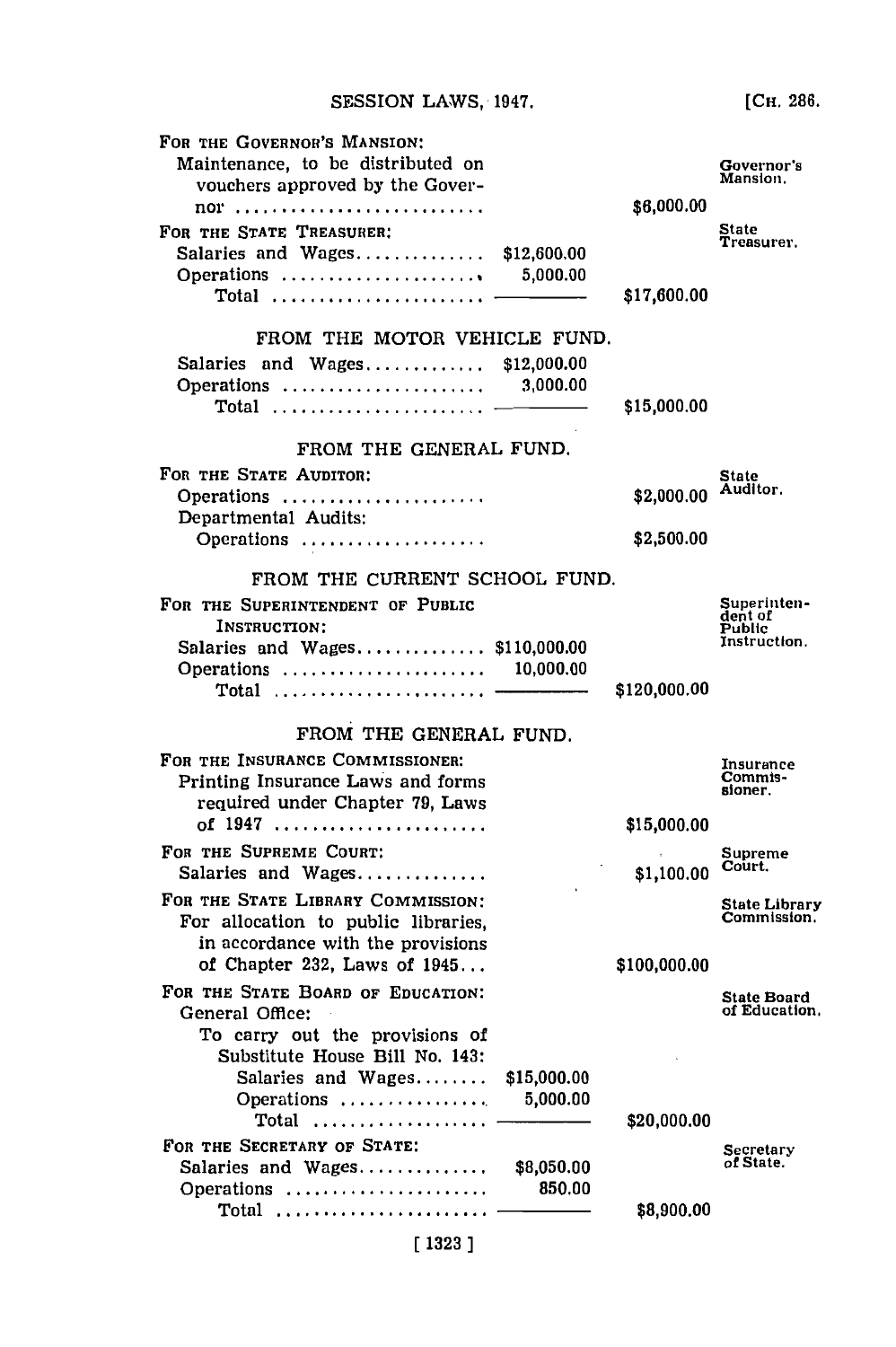| Сн. 286.] |
|-----------|

 $\overline{1}$ 

## SESSION LAWS, 1947.

 $\sim 10^7$ 

| State<br>Auditor.                         | FOR THE STATE AUDITOR:<br>Salaries and Wages                                                                                                                                                                                                    | \$12,500.00    |
|-------------------------------------------|-------------------------------------------------------------------------------------------------------------------------------------------------------------------------------------------------------------------------------------------------|----------------|
| Attorney<br>General.                      | FOR THE ATTORNEY GENERAL:<br>Salaries and Wages<br>\$69,000.00<br>17,500.00<br>Operations<br>Salaries, Wages and Operations,<br>Printing Briefs, Court. Costs and<br>Expenses of Special Litigation in<br>State and Federal Courts<br>12,500.00 |                |
| State<br>Finance                          | Total<br>FOR THE STATE FINANCE COMMITTEE:                                                                                                                                                                                                       | \$99,000.00    |
| Committee.                                | To carry out the provisions of Sen-<br>ate Bill No. 157:<br>Salaries, Wages and Operations                                                                                                                                                      | \$25,000.00    |
| Department<br>of Health.                  | FOR THE DEPARTMENT OF HEALTH:<br>For Tuberculosis Hospitalization, to<br>be distributed in the manner pro-<br>vided by Chapter 162, Laws of<br>1943 (including Deficiencies)                                                                    | \$3,300,000.00 |
|                                           | FROM THE MEDICAL AID FUND.                                                                                                                                                                                                                      |                |
| Department<br>of Labor and<br>Industries. | FOR THE DEPARTMENT OF LABOR AND<br>INDUSTRIES:<br>Salaries and Wages\$175,000.00<br>Appeal Costs:<br>Salarics and Wages<br>57,700.00<br>60,200.00<br>Operations<br>$Total$                                                                      | \$292,900.00   |
|                                           | FROM THE ACCIDENT FUND.                                                                                                                                                                                                                         |                |
|                                           | Appeal Costs:<br>Salaries and Wages<br>\$57,700.00<br>60,200.00<br>Operations<br>$Total$                                                                                                                                                        | \$117,900.00   |
|                                           | FROM THE MOTOR VEHICLE FUND.                                                                                                                                                                                                                    |                |
| Department<br>of Licenses.                | FOR THE DEPARTMENT OF LICENSES:<br>Salaries and Wages \$200,000.00<br>Operations<br>15,000.00                                                                                                                                                   | \$215,000.00   |
| Vetoed.                                   | FROM THE HIGHWAY SAFETY FUND.<br>To carry out the provisions of<br>House Bill No. 283:<br>Salaries, Wages and Operations                                                                                                                        | \$75,000.00    |
| Highway<br>Safety Fund.                   | FROM THE HIGHWAY SAFETY FUND.<br>Salaries and Wages<br>\$60,000.00                                                                                                                                                                              |                |
|                                           | 30,000.00<br>Operations<br>$\textbf{Total}$                                                                                                                                                                                                     | \$90,000.00    |

## [1324 1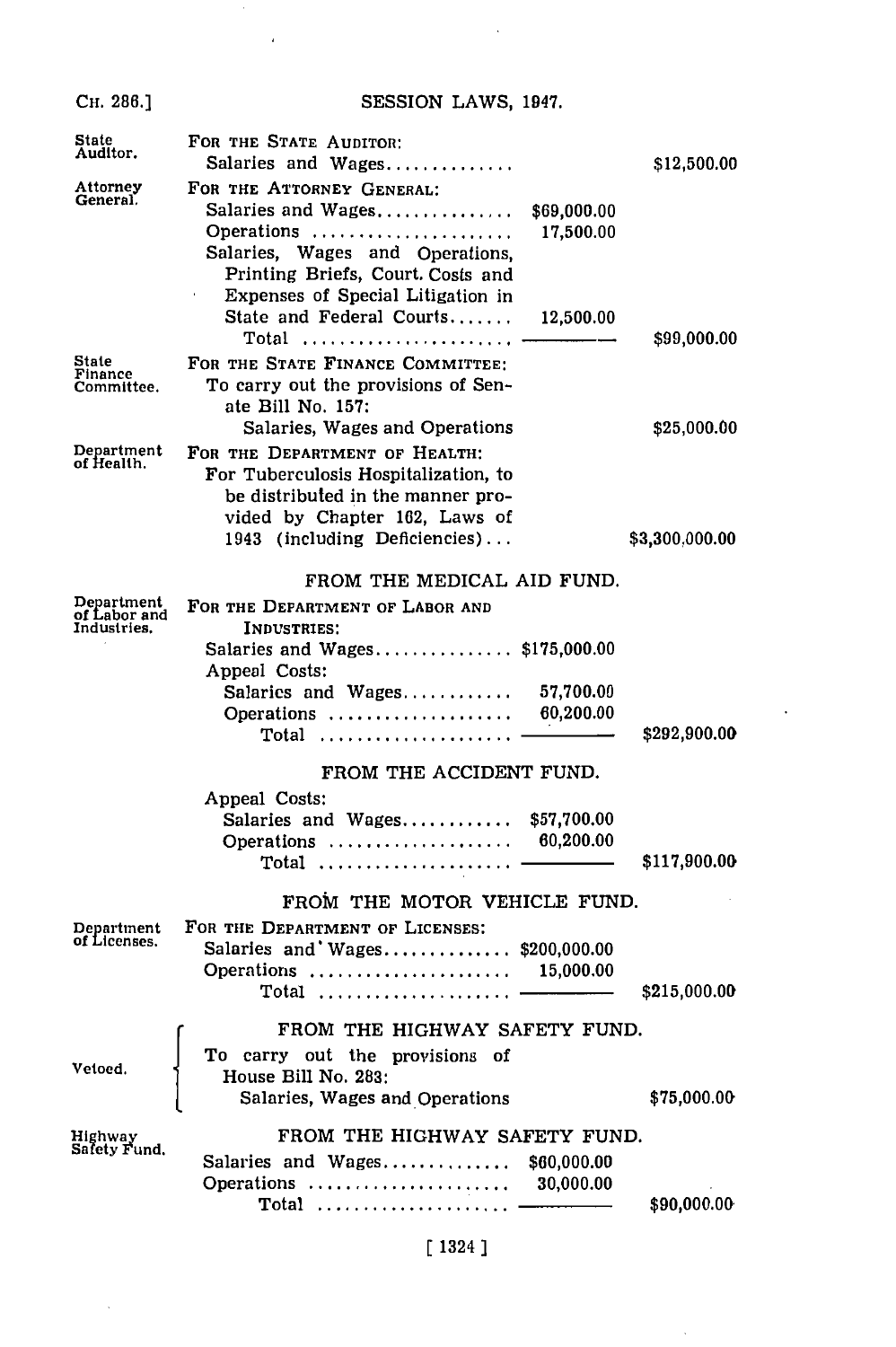**[CH. 286.**

| FROM THE TRANSPORTATION REVOLVING FUND.                                   |             |                |                                       |
|---------------------------------------------------------------------------|-------------|----------------|---------------------------------------|
| FOR THE DEPARTMENT OF TRANSPOR-<br>TATION:                                |             |                | Department<br>of Transpor-<br>tation. |
| Salaries and Wages $$162,720.00$                                          |             |                |                                       |
| Operations  105,145.00                                                    |             |                |                                       |
| Total  ——                                                                 |             | \$267,865.00   |                                       |
| FROM THE GENERAL FUND.                                                    |             |                |                                       |
| FOR TRANSFERS:                                                            |             |                | Transfers.                            |
| State Teachers' Retirement<br>To                                          |             |                |                                       |
| Fund  \$174,307.00<br>State Teachers' Retirement<br>То                    |             |                |                                       |
| Pension Reserve Fund                                                      | 29,343.58   |                |                                       |
| (Transfers to be made from                                                |             |                |                                       |
| time to time and in such                                                  |             |                |                                       |
| amounts as the Governor                                                   |             |                |                                       |
| shall determine.)<br>Total Transfers  -                                   |             | \$203,650.58   |                                       |
| FOR THE DIRECTOR OF BUDGET:                                               |             |                | Director of                           |
| Salaries and Wages                                                        | \$62,000.00 |                | Budget.                               |
| Operations  25,000.00                                                     |             |                |                                       |
|                                                                           |             | \$87,000.00    |                                       |
| FROM THE ACCIDENT FUND.                                                   |             |                |                                       |
| FOR THE DEPARTMENT OF LABOR AND                                           |             |                | Department<br>of Labor and            |
| INDUSTRIES:                                                               |             |                | Industries.                           |
| Claims and Awards (including De-                                          |             | \$2,000,000.00 |                                       |
| ficiencies)                                                               |             |                |                                       |
| FROM THE GENERAL FUND.                                                    |             |                |                                       |
| FOR THE DEPARTMENT OF SOCIAL                                              |             |                | Department<br>of Social               |
| SECURITY:<br>Division for Children:                                       |             |                | Security.                             |
| Assistance as provided by law.\$5,000,000.00                              |             |                | Children.                             |
| Division for the Blind:                                                   |             |                | Blind.                                |
| Assistance as provided by law                                             | 200,000.00  |                |                                       |
| Division for Old Age Assistance:                                          |             |                | Dormitory<br>facilities               |
| Purchase and reconditioning of                                            |             |                | for aged.                             |
| the dormitory and facilities at<br>American Lake Gardens near             |             |                |                                       |
| Tacoma for an infirmary and                                               |             |                |                                       |
| nursing home for aged people.                                             | 50,000.00   |                |                                       |
|                                                                           |             |                |                                       |
| FROM THE HIGHWAY SAFETY FUND.                                             |             |                |                                       |
| FOR THE WASHINGTON STATE PATROL:                                          |             |                | Washington                            |
| Salaries and Wages $$180,500.00$                                          |             |                | State Patrol.                         |
| Operations  187,500.00                                                    |             |                |                                       |
| Total $\overline{\phantom{iiiiiiiiiiiiiiiiiiiiiiiiiiiiiiiiiiiiiiiiiiii}}$ |             | \$368,000.00   |                                       |
|                                                                           |             |                |                                       |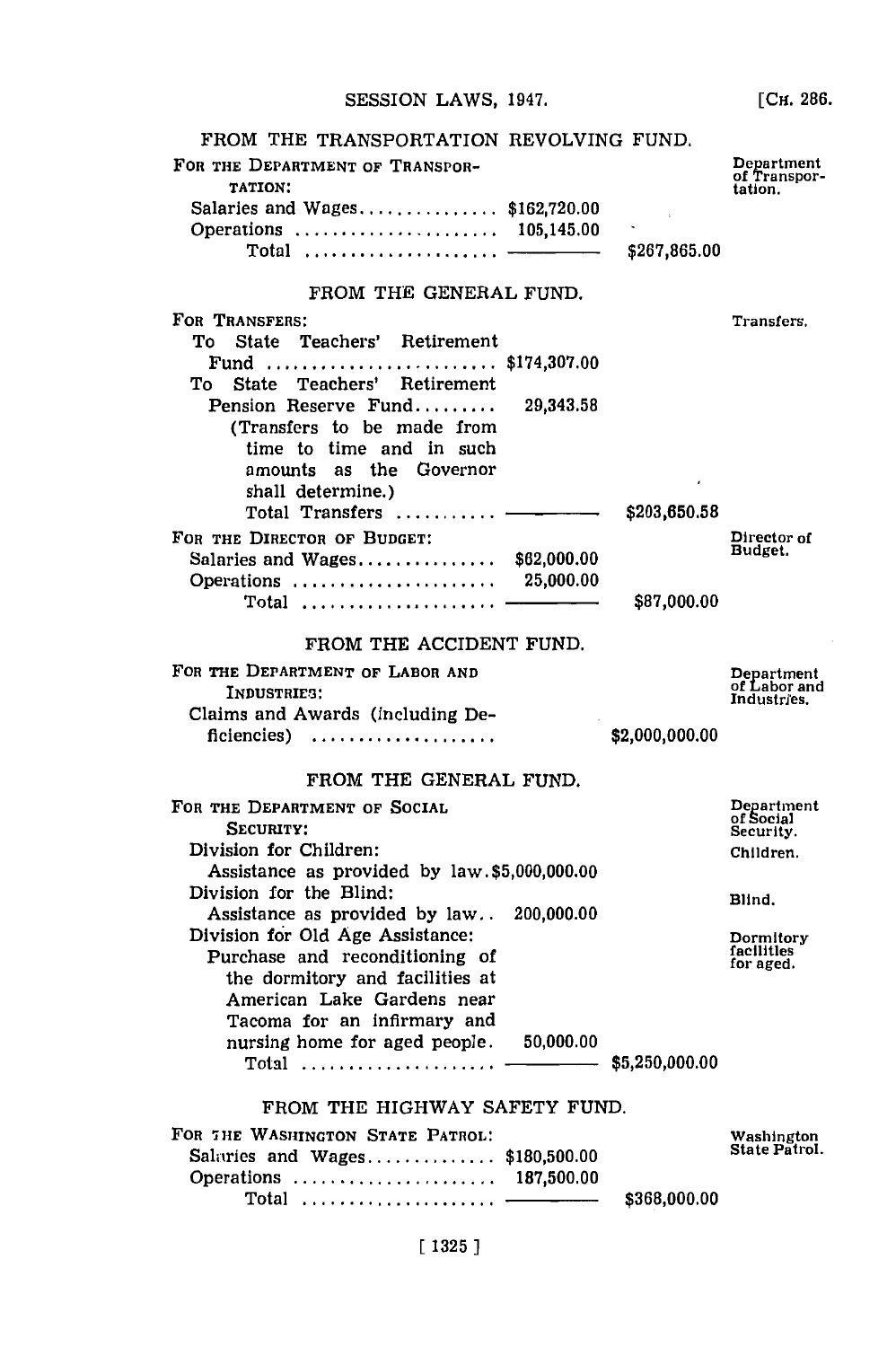## Сн. 286.]

## SESSION LAWS, 1947.

#### FROM THE GENERAL FUND.

| Tax Commis-<br>sion of the<br>State of<br>Washington. | FOR THE TAX COMMISSION OF THE<br>STATE OF WASHINGTON:<br>Salaries and Wages\$175,000.00<br>Purchase of Tax Tokens and Cig-<br>arette Stamps<br>120,000.00<br>Total                                                                                     | \$295,000.00 |
|-------------------------------------------------------|--------------------------------------------------------------------------------------------------------------------------------------------------------------------------------------------------------------------------------------------------------|--------------|
| Washington<br>State Histori-<br>cal Society.          | FOR THE WASHINGTON STATE<br>HISTORICAL SOCIETY:<br>Capital Outlays, Major Repairs<br>and Betterments<br>(Provided, That this appropri-<br>ation shall become available<br>only upon written approval<br>of the Governor.)                              | \$20,850.00  |
|                                                       | FROM THE CURRENT SCHOOL FUND.                                                                                                                                                                                                                          |              |
| Educational<br>aid for<br>handicapped<br>children.    | EDUCATIONAL AID FOR HANDICAPPED<br>CHILDREN:<br>For Distribution to School Districts<br>as provided by Chapter 120, Laws<br>of 1943                                                                                                                    | \$75,000.00  |
|                                                       | FROM THE GENERAL FUND.                                                                                                                                                                                                                                 |              |
| School<br>recreation<br>program.                      | <b>SCHOOL RECREATION PROGRAM:</b><br>For Distribution to School Districts<br>as provided by Chapter 247, Laws<br>of 1945                                                                                                                               | \$100,000.00 |
|                                                       | FROM THE MORRILL FUND.                                                                                                                                                                                                                                 |              |
| State<br>College of<br>Washington.                    | FOR THE STATE COLLEGE OF<br><b>WASHINGTON:</b><br>To be expended in accordance with<br>the provisions of the Act of Con-<br>gress granting money to Agricul-<br>tural Colleges                                                                         | \$9,992.12   |
|                                                       | FROM THE GENERAL FUND.                                                                                                                                                                                                                                 |              |
| Central<br>Washington<br>College of<br>Education.     | FOR THE CENTRAL WASHINGTON<br>COLLEGE OF EDUCATION:<br>Capital Outlays, Major Repairs and<br>Betterments<br>(Being the reappropriation of<br>the unexpended balance of<br>appropriation made for like<br>purposes by Chapter 268,<br>Laws of $1945.$ ) | \$683,563.91 |
| Eastern<br>Washington<br>College of<br>Education.     | FOR THE EASTERN WASHINGTON COLLEGE<br>OF EDUCATION:<br>Capital Outlays, Major Repairs and<br>Betterments                                                                                                                                               | \$104,641.39 |
|                                                       |                                                                                                                                                                                                                                                        |              |

## $[1326]$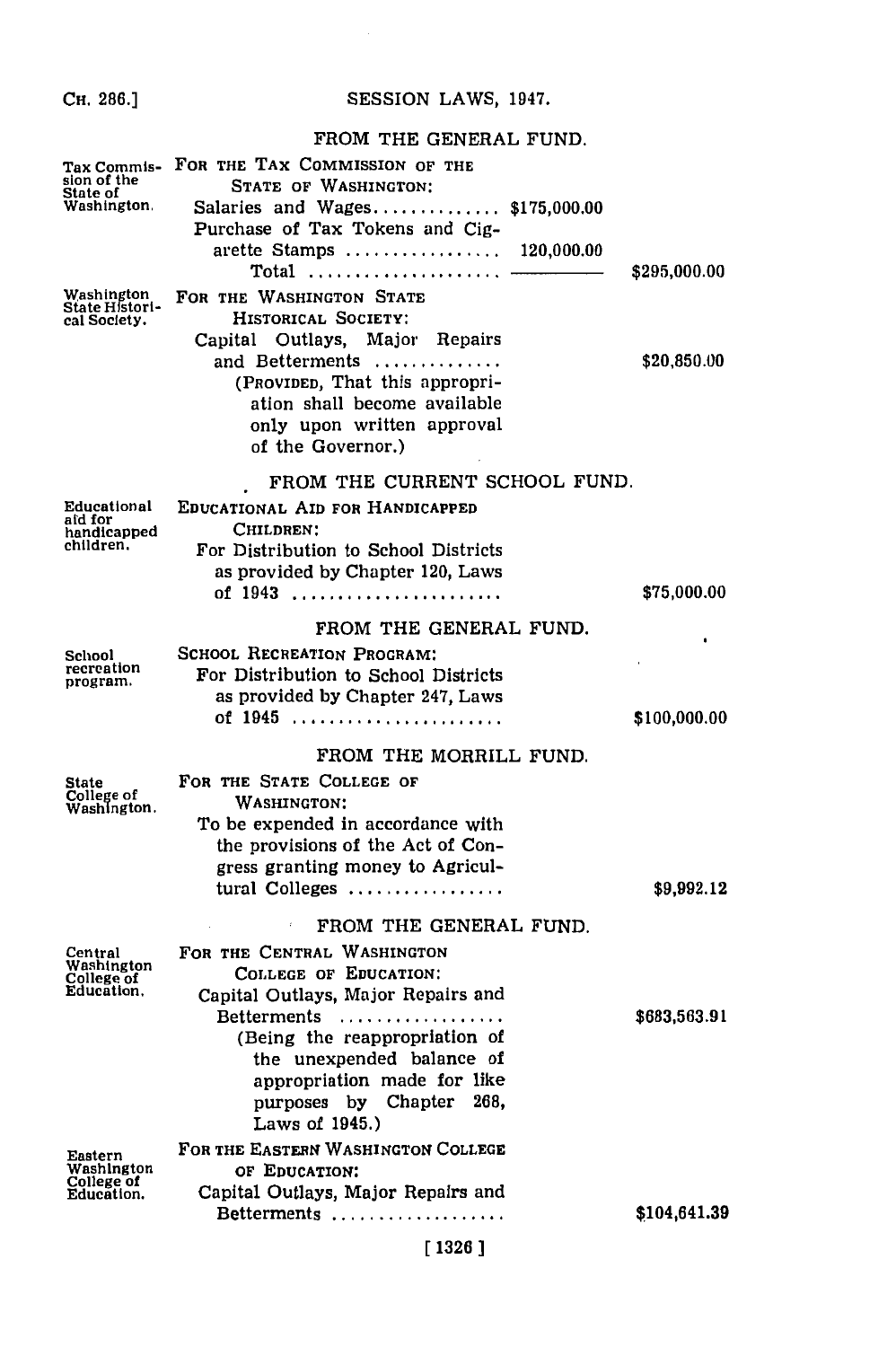- FOR THE WESTERN WASHINGTON **COL-LEGE** OF **EDUCATION:**
	- Capital Outlays, Major Repairs and Betterments **..................** (Being the reappropriation of the unexpended balance of appropriation made for like purposes **by** Chapter **268,**
- FOR THE RELIEF OF THE FOLLOWING INDIVIDUALS, FIRMS **AND** COR-**PORATIONS:**

Laws of 1945.)

**J. G.** McGLINN, travel expenses as district supervisor, Department of Labor and Industries, for the period ending December **31, 1944...**

AMERICAN WINDOW **CLEANING COM-**PANY, final settlement for additional services in connection with cleaning buildings of the Capitol **Group......................**

Western Washington College of Education,

**~466,373.76**

Relief.

*J.* **G.** Mc-Glinn.

**\$857.25**

American Window Cleaning Company.

**\$2,812.22**

#### FROM THE HIGHWAY SAFETY **FUND.**

| WALTER MCCRAY, diving services at<br>Lake Chelan incident to a school.<br>bus accident in December, 1945            | \$1,419.34 | Walter<br>McCray.                                            |
|---------------------------------------------------------------------------------------------------------------------|------------|--------------------------------------------------------------|
| FROM THE GENERAL FUND.                                                                                              |            |                                                              |
| FOR THE DEPARTMENT OF LICENSES:<br>Operations                                                                       | \$7,500.00 | Department<br>of Licenses.                                   |
| FOR THE DEPARTMENT OF FINANCE,<br><b>BUDGET AND BUSINESS:</b><br>Division of Budget, Accounts and<br>Control:       |            | Department<br>of Finance.<br><b>Budget and</b><br>Business.  |
| Deficiency, Printing $\ldots \ldots \ldots$                                                                         | \$5,828.82 |                                                              |
| FOR THE LADIES OF THE GRAND ARMY<br>OF THE REPUBLIC HOME AT PUYAL-<br>LUP (payable quarterly) $\ldots \ldots$       | \$7,500.00 | Ladies<br>of the Grand<br>Army of the<br>Republic<br>Home at |
| FOR THE DEPARTMENT OF PUBLIC IN-<br>STITUTIONS:<br>Capitol Buildings and Grounds:<br>Capital Outlays, Major Repairs |            | Puvallup.<br>Department<br>of Public<br>Institutions.        |
| and Betterments<br>(Being the reappropriation<br>of the unexpended balance                                          | \$6,500.00 |                                                              |
| 1327 1                                                                                                              |            |                                                              |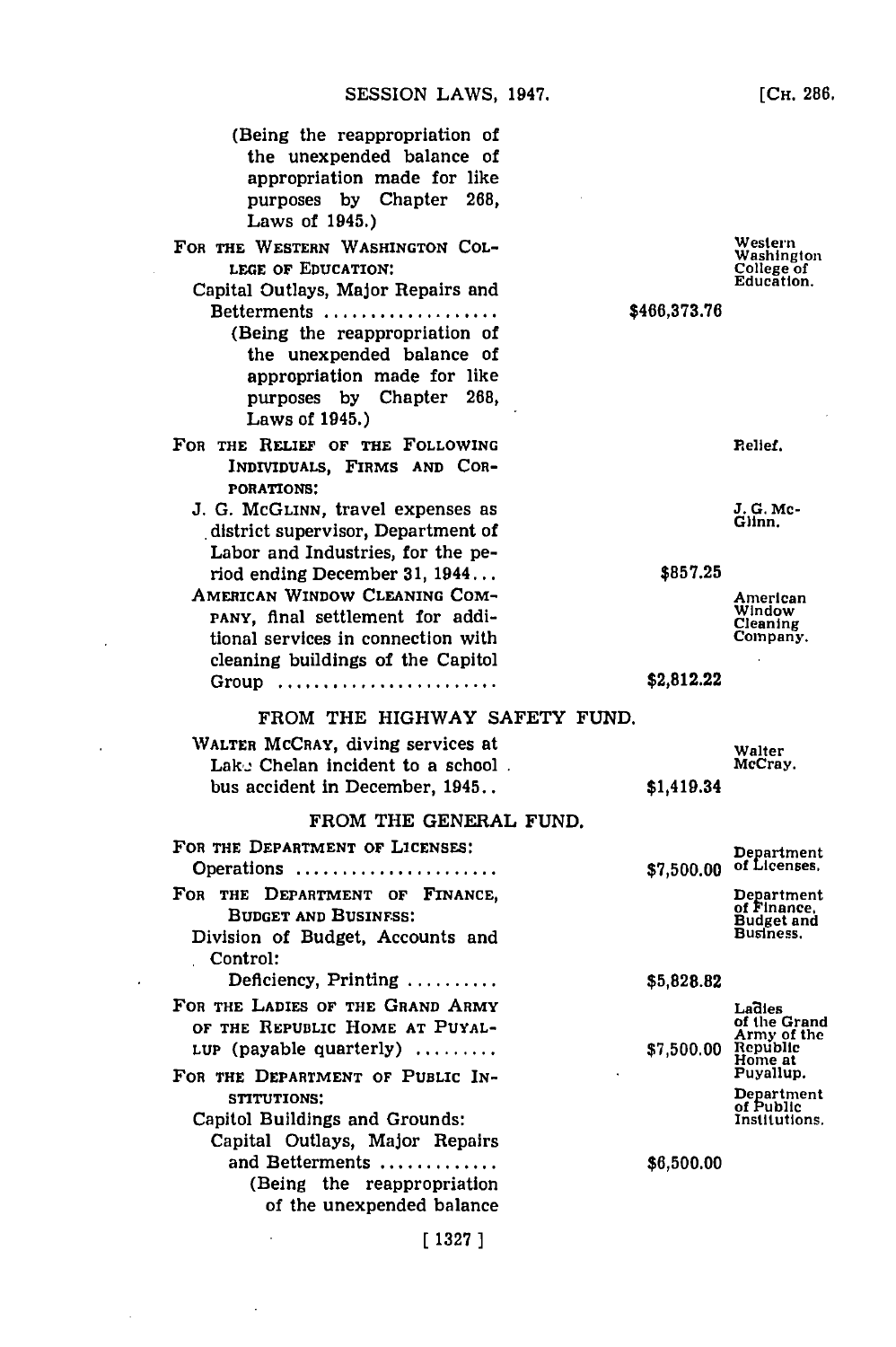| Сн. 286.1                                                             | SESSION LAWS, 1947.                                                                                                                                                                                                                                                                                                                                                                                                                                                                                                                                                                                                |                          |                |
|-----------------------------------------------------------------------|--------------------------------------------------------------------------------------------------------------------------------------------------------------------------------------------------------------------------------------------------------------------------------------------------------------------------------------------------------------------------------------------------------------------------------------------------------------------------------------------------------------------------------------------------------------------------------------------------------------------|--------------------------|----------------|
|                                                                       | of allotments from the ap-<br>propriation for like pur-<br>poses by Chapter 268, Laws<br>of 1945.)<br>To carry out the provisions of House<br>Bill No. 488                                                                                                                                                                                                                                                                                                                                                                                                                                                         |                          | \$1,500.00     |
| Washington<br>State Patrol.                                           | FOR THE WASHINGTON STATE PATROL:<br>Vehicle Safety Inspection:<br>Salaries, Wages, Operations, Cap-<br>ital Outlays, and Major Repairs<br>(This appropriation not to<br>become available if another<br>appropriation is authorized<br>for such purposes.)                                                                                                                                                                                                                                                                                                                                                          |                          | \$250,000.00   |
| Liquor<br>investigating<br>committee.                                 | TO CARRY OUT THE PROVISIONS OF<br><b>SENATE RESOLUTION ADOPTED MARCH</b><br>1947, AUTHORIZING COMPLETE<br>STUDY AND INVESTIGATION OF PER-<br>SONS, FIRMS, CORPORATIONS<br><b>AND</b><br>CLUBS IN THE STATE WHO, OR WHICH,<br>ARE OPERATING OR HAVE OPERATED<br>SLOT MACHINES, ETC                                                                                                                                                                                                                                                                                                                                  |                          | \$25,000.00    |
| Governor.<br>Allotments to<br>be filed with<br>Secretary of<br>State. | FOR THE GOVERNOR:<br>To be allocated to various state<br>departments, offices and institu-<br>tions for salaries, wages and<br>operations: Provided, That this<br>appropriation shall become avail-<br>able only upon filing with the<br>Secretary of State, from time<br>to time, allotments to said de-<br>partments, offices and, institu-<br>tions, setting forth the purpose<br>and amount<br>allotted therefor,<br>approved by the Governor:<br>And provided further, That no<br>such allotment shall become<br>available until thirty (30) days<br>subsequent to such filing with<br>the Secretary of State |                          | \$1,000,000.00 |
| Board of<br>Prison Terms<br>and Paroles.                              | FOR THE BOARD OF PRISON TERMS AND<br>PAROLES:<br>Salaries and Wages,<br>Operations                                                                                                                                                                                                                                                                                                                                                                                                                                                                                                                                 | \$63,000.00<br>10,000.00 |                |
| Department<br>of Agricul-<br>ture.                                    | FOR THE DEPARTMENT OF AGRICUL-<br>TURE:<br>Salaries and Wages<br>Operations                                                                                                                                                                                                                                                                                                                                                                                                                                                                                                                                        | \$27,500.00<br>27,500.00 | \$73,000.00    |

 $\sim$ 

## **[ 1328 1**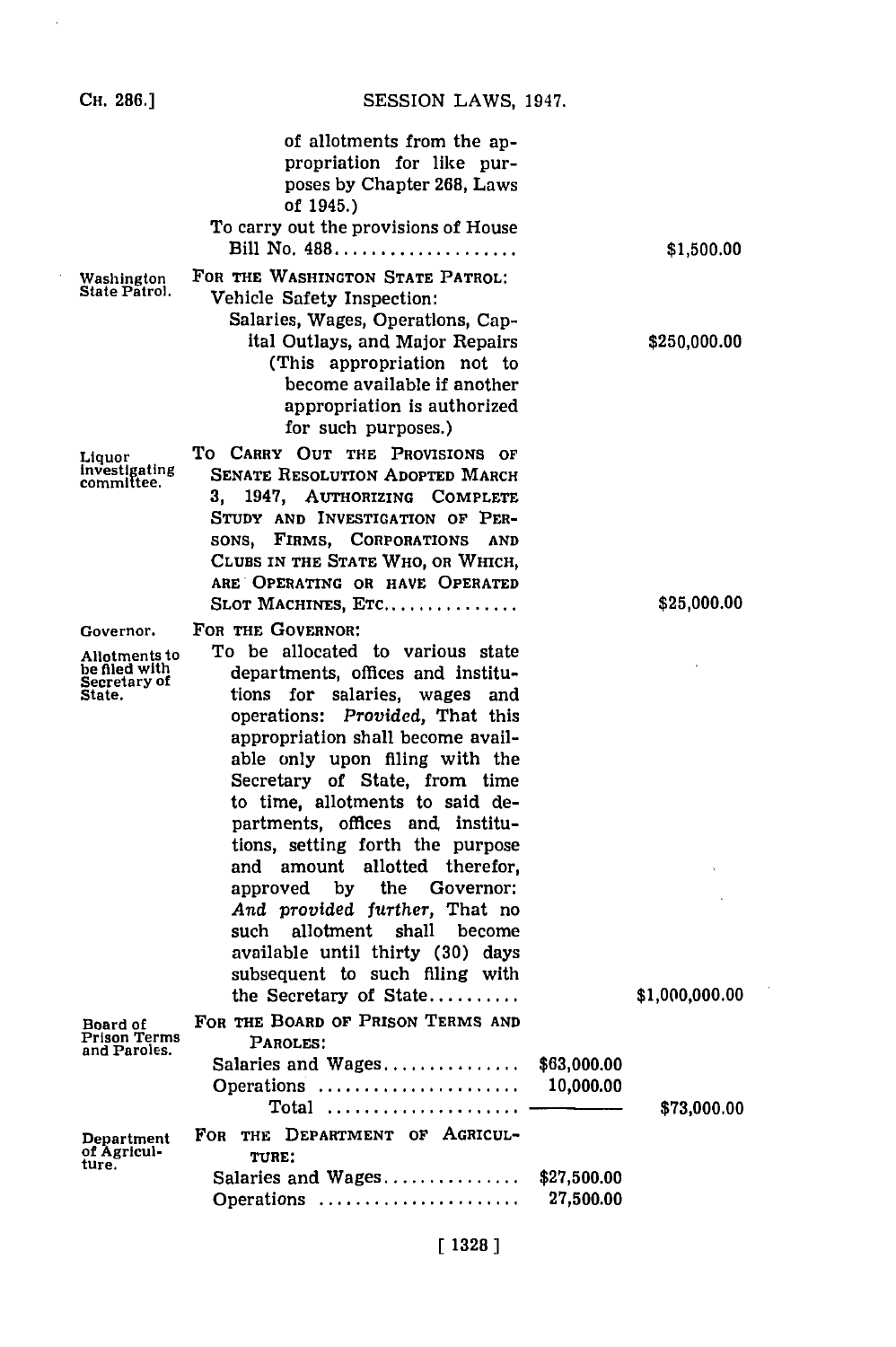| Additional Veterinary and Dairy<br>Inspectors:<br>Salaries, Wages and Opera-                  |                         |              | Additional<br>veterinary<br>and dairy<br>inspectors. |
|-----------------------------------------------------------------------------------------------|-------------------------|--------------|------------------------------------------------------|
|                                                                                               | 90,000.00               |              |                                                      |
| Seed Inspection:<br>Salaries, Wages and Operations                                            | 37,500.00               |              | Seed<br>inspection.                                  |
| Total                                                                                         |                         | \$182,500.00 |                                                      |
| FOR THE DEPARTMENT OF CONSERVA-<br>TION AND DEVELOPMENT:                                      |                         |              | Department<br>of Conserva-<br>tion and<br>Develop-   |
| Salaries and Wages                                                                            | \$9,500.00              |              | ment.                                                |
| Operations<br>Division of Forestry:                                                           | 15,000.00               |              | Division of                                          |
| Reforestation:                                                                                |                         |              | Forestry.                                            |
| Salaries, Wages and Operations                                                                | 100,000.00              |              |                                                      |
| Flood Control:                                                                                |                         |              | Flood                                                |
| To be expended in accordance                                                                  |                         |              | control.                                             |
| with the provisions of Chap-                                                                  |                         |              |                                                      |
| ter 204, Laws of $1941$                                                                       | 100,000.00              |              |                                                      |
| $Total$                                                                                       |                         | \$224,500.00 |                                                      |
| FOR<br><b>PUBLIC</b><br>DEPARTMENT OF<br>THE<br>INSTITUTIONS:                                 |                         |              | Department<br>of Public<br>Institutions.             |
| General Office, including Division<br>of Public Institutions and Divi-<br>sion of Purchasing: |                         |              |                                                      |
| Salaries and $Wages$<br>Operations                                                            | \$75,000.00<br>7,500.00 |              |                                                      |
| Division of Banking:                                                                          |                         |              | Division of                                          |
| Salaries and Wages                                                                            | 17,400.00               |              | Banking.                                             |
| Operations                                                                                    | 5,850.00                |              |                                                      |
| Division of Savings and Loan<br>Associations:                                                 |                         |              | Division<br>of Savings                               |
| Salaries and Wages                                                                            | 12,610.00               |              | and Loan<br>Associations.                            |
| Operations                                                                                    | 5,375.00                |              |                                                      |
|                                                                                               |                         | \$123,735.00 |                                                      |
|                                                                                               |                         |              |                                                      |
| FOR THE DEPARTMENT OF FISHERIES:                                                              |                         |              | Department<br>of Fisheries.                          |
| Salaries and Wages \$200,000.00                                                               |                         |              |                                                      |
| Operations  175,000.00                                                                        |                         |              |                                                      |
| Total $\ldots \ldots \ldots \ldots \ldots \ldots$                                             |                         | \$375,000.00 |                                                      |
| FOR THE DEPARTMENT OF HEALTH:                                                                 |                         |              | Department<br>of Health.                             |
| Salaries and Wages                                                                            | \$114,000.00            |              |                                                      |
| For Crippled Children's Program:                                                              |                         |              |                                                      |
|                                                                                               | 14,000.00               |              |                                                      |
|                                                                                               |                         | \$128,000.00 |                                                      |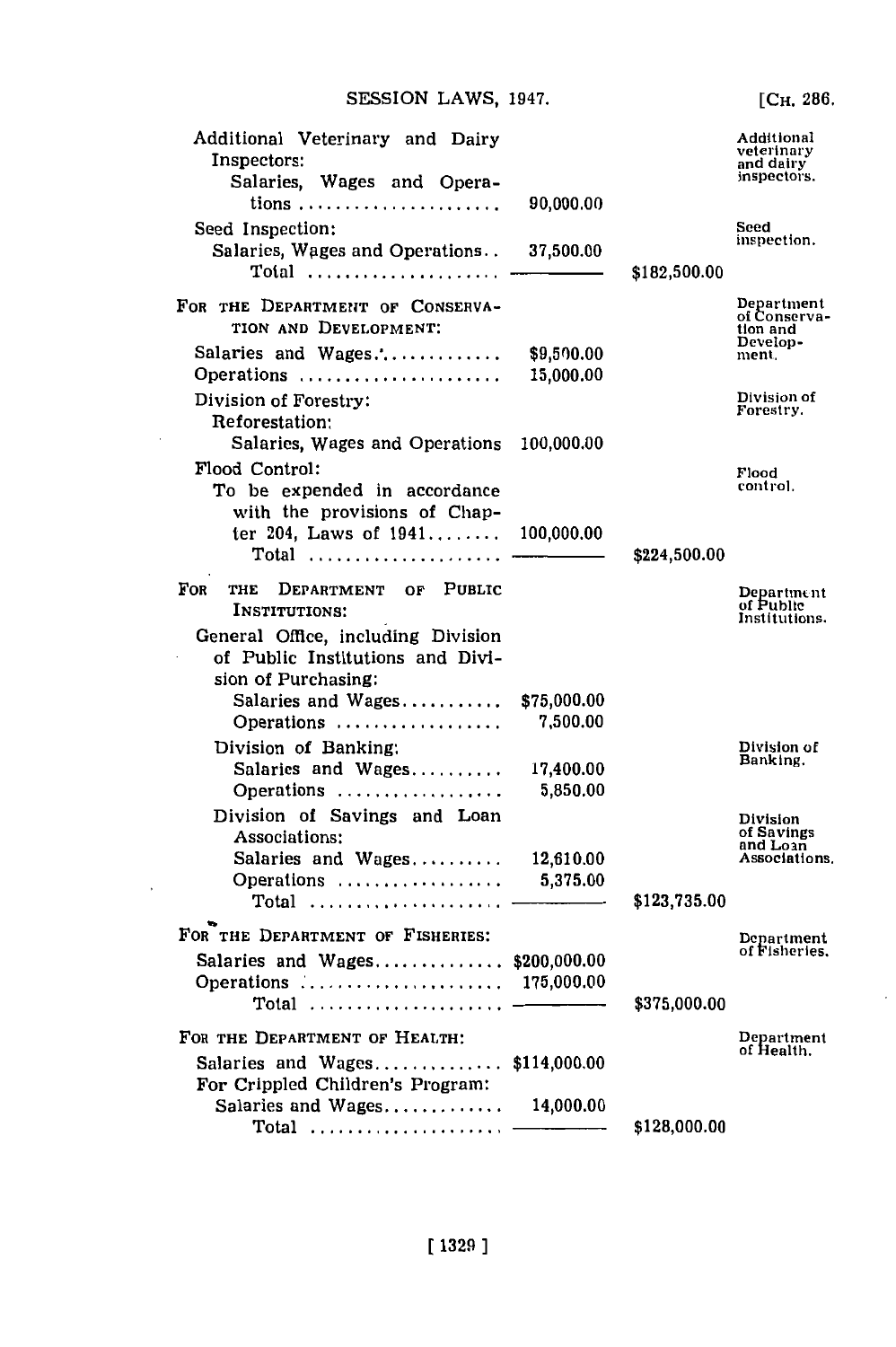| Сн. 286.]                                             | SESSION LAWS, 1947.                                                                                                                                                                                                      |                          |                            |
|-------------------------------------------------------|--------------------------------------------------------------------------------------------------------------------------------------------------------------------------------------------------------------------------|--------------------------|----------------------------|
| Department<br>of Labor and<br>Industries.             | FOR THE DEPARTMENT OF LABOR AND<br>INDUSTRIES:<br>General Office, including Division<br>of Safety and Division of Indus-<br>trial Relations:<br>Salaries and Wages \$150,000.00<br>Operations  100,000.00<br>Total $---$ |                          | \$250,000.00               |
| Department<br>of Licenses.                            | FOR THE DEPARTMENT OF LICENSES:<br>Salaries and Wages\$85,000.00<br>Operations<br>Total<br>To carry out the provisions of<br>House Bill No. 42:                                                                          | 75,000.00                | \$160,000.00               |
| Military<br>Department.                               | Salaries, Wages and Operations<br>FOR THE MILITARY DEPARTMENT:<br>Salaries and Wages<br>Operations<br>$Total$                                                                                                            | \$20,000.00<br>15,000.00 | \$20,000.00<br>\$35,000.00 |
| Tax Commis-<br>sion of the<br>State of<br>Wasnington. | FOR THE TAX COMMISSION OF THE<br>STATE OF WASHINGTON:<br>Salaries and Wages \$455,240.00<br>Operations  150,000.00                                                                                                       |                          | \$605,240.00               |
| Department<br>of Public<br>Institutions.              | FOR THE DEPARTMENT OF PUBLIC<br><b>INSTITUTIONS:</b>                                                                                                                                                                     |                          |                            |
| State School<br>for the Blind.                        | State School for the Biind:<br>Salaries and Wages<br>Operations<br>Total $\dots\dots\dots\dots\dots\dots\dots\dots$                                                                                                      | \$21,239.80<br>12,686.00 | \$53,925.80                |
| State School<br>for the Deaf.                         | State School for the Deaf:<br>Salaries and Wages \$25,744.60<br>Operations  13,429.00<br>Total  ——————                                                                                                                   |                          | \$39,173.60                |
| <b>Eastern State</b><br>Custodial<br>School.          | Eastern State Custodial School:<br>Salaries and Wages $$87,566.60$<br>Operations  124,326.25<br>Total                                                                                                                    |                          | \$211,892.85               |
| <b>Eastern State</b><br>Hospital.                     | Eastern State Hospital:<br>Salaries and Wages \$147,106.00<br>Operations<br>Total                                                                                                                                        | 137,541.00               | \$284,647.00               |
| State School<br>fo: Girls.                            | <b>State School for Girls:</b><br>Salaries and Wages<br>Operations<br>Total                                                                                                                                              | \$18,899.20<br>14,331.00 | \$33,230.20                |
| McKay<br>Memorial<br>Research<br>Hospital.            | McKay Memorial Research Hospital:<br>Salaries, Wages and Operations.<br>[1330]                                                                                                                                           |                          | \$50,000.00                |
|                                                       |                                                                                                                                                                                                                          |                          |                            |

**EDECION TAUR 1047**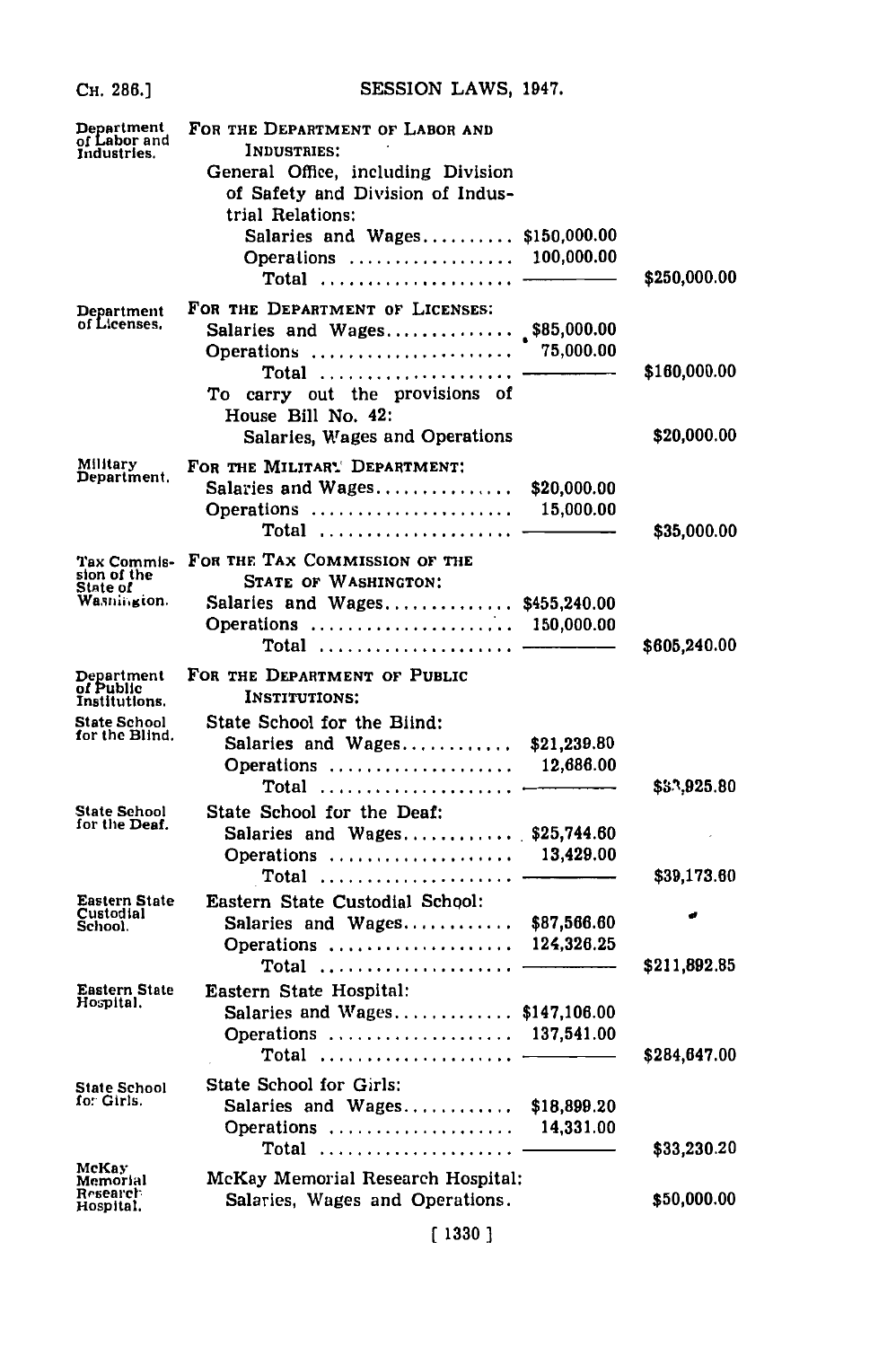| Northern State Hospital:<br>Salaries and Wages<br>Operations  124,640.00 | \$155,243.40 |                | Northern<br>State<br>Hospital, |
|--------------------------------------------------------------------------|--------------|----------------|--------------------------------|
| Total                                                                    |              | \$279,883.40   |                                |
| Washington State Penitentiary:                                           |              |                | Washington                     |
| Salaries and Wages                                                       | \$71,101.80  |                | <b>State</b><br>Penitentiary.  |
| Operations                                                               | 102,185.50   |                |                                |
| Total                                                                    |              | \$173,287,30   |                                |
| Washington State Reformatory:                                            |              |                | Washington                     |
| Salaries and Wages                                                       | \$54,308.20  |                | State<br>Reformatory.          |
| Operations                                                               | 60,067.00    |                |                                |
| Total $\ldots \ldots \ldots \ldots \ldots \ldots$                        |              | \$114,375.20   |                                |
| State Soldiers' Home and Colony:                                         |              |                |                                |
|                                                                          |              |                | State<br>Soldiers              |
|                                                                          | \$17,486.60  |                | Home and<br>Colony.            |
| Operations                                                               | 15,729.00    |                |                                |
|                                                                          |              | \$33,215.60    |                                |
| State Training School:                                                   |              |                | State<br>Training              |
| Salaries and Wages                                                       | \$33,708.20  |                | School.                        |
| Operations                                                               | 29,986.00    |                |                                |
| $Total$                                                                  |              | \$63,694.20    |                                |
| Washington Veterans' Home:                                               |              |                | Washington                     |
| Salaries and Wages                                                       | \$39,429.00  |                | Veterans'<br>Home.             |
| Operations                                                               | 40,893.00    |                |                                |
| $Total$                                                                  |              | \$80,322.00    |                                |
| Western State Custodial School:                                          |              |                | Western                        |
| Salaries and Wages                                                       | \$95,980.60  |                | State Custo-<br>dial School.   |
| Operations                                                               | 71,488.00    |                |                                |
| $Total$                                                                  |              | \$167,468.60   |                                |
| Western State Hospital:                                                  |              |                | Western                        |
| Salaries and Wages                                                       | \$199,739.40 |                | <b>State</b><br>Hospital.      |
| Operations  181,877.00                                                   |              |                |                                |
| $Total$                                                                  |              | \$381,616.40   |                                |
|                                                                          |              |                | For appor-                     |
| THERE IS HEREBY APPROPRIATED FROM                                        |              |                | tionment to                    |
| THE STATE SCHOOL EQUALIZATION                                            |              |                | school<br>districts.           |
| FUND FOR<br><b>APPORTIONMENT</b><br>ТO                                   |              |                |                                |
| SCHOOL DISTRICTS AS PROVIDED IN                                          |              |                |                                |
| HOUSE BILL NO. 229 AS ENACTED                                            |              |                |                                |
| BY THE 1947 LEGISLATURE                                                  |              | \$1,400,000.00 |                                |
| FROM THE VETERANS' REHABILITATION<br>COUNCIL FUND.                       |              |                |                                |
| THE VETERANS'<br>For<br>REHABILITATION                                   |              |                | Veterans' Re-                  |
| Council:                                                                 |              |                | habilitation<br>Council.       |
| out the provision of<br>To -<br>carry                                    |              |                |                                |
| House Bill No. $59$                                                      |              | \$1,000,000.00 |                                |
|                                                                          |              |                |                                |
|                                                                          |              |                |                                |

SEC. 3. This act is necessary for the immediate Effective immediately. preservation of the public peace, health and safety, and for the support of the state government and its  $\ddot{\phantom{0}}$ 

**[CH. 286.**